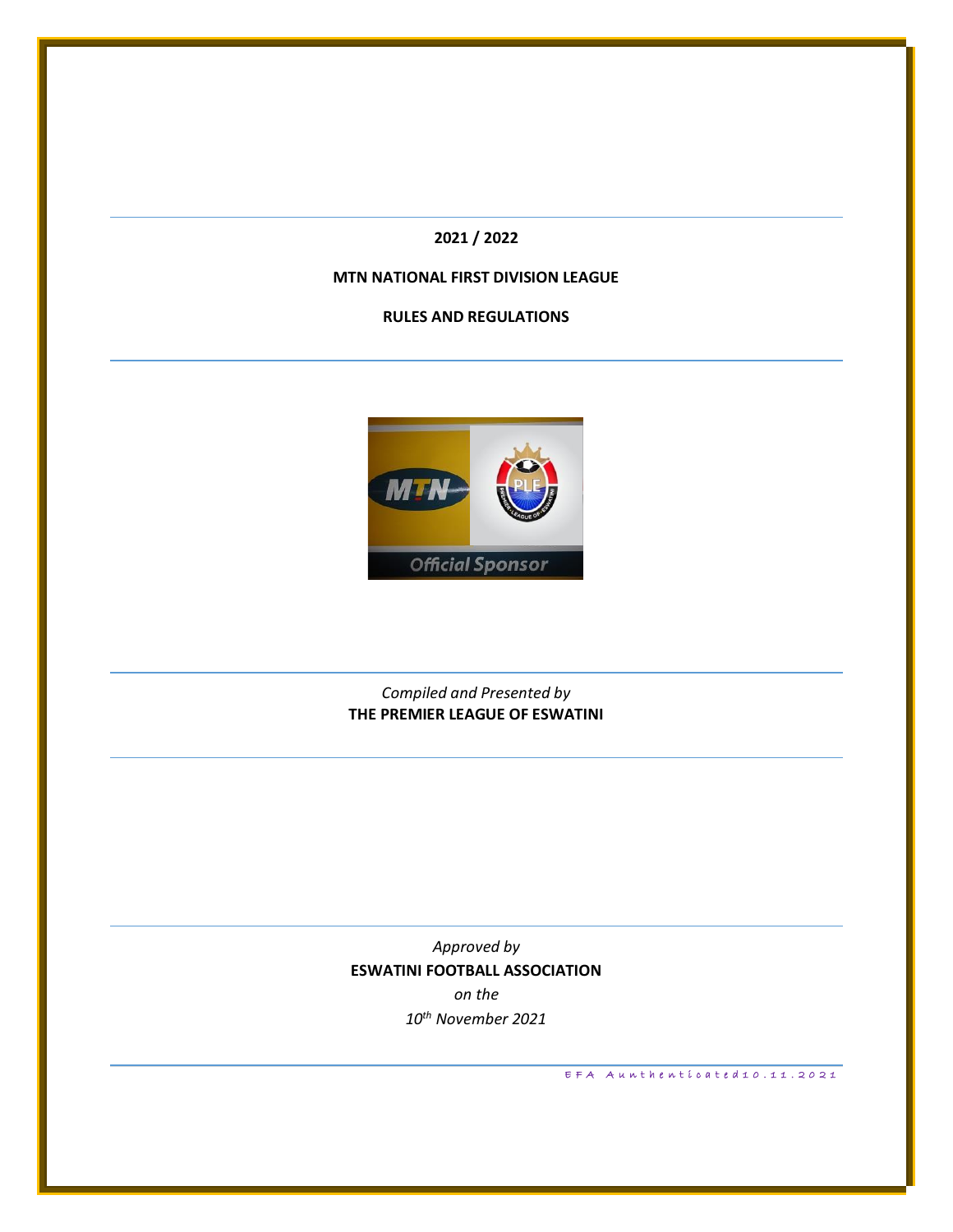# **Table of Contents**

| Article 1:  | DEFINITIONS AND ABBREVIATIONS OF TERMS USED IN THIS DOCUMENT 3 |
|-------------|----------------------------------------------------------------|
| Article 2:  |                                                                |
| Article 3:  |                                                                |
| Article 4:  |                                                                |
| Article 5:  |                                                                |
| Article 6:  |                                                                |
| Article 7:  |                                                                |
| Article 8:  |                                                                |
| Article 9:  |                                                                |
| Article 10: |                                                                |
| Article 11: |                                                                |
| Article 12: |                                                                |
| Article 13: |                                                                |
| Article 14: |                                                                |
| Article 15: |                                                                |
| Article 16: |                                                                |
|             |                                                                |
| Appendix 1: |                                                                |

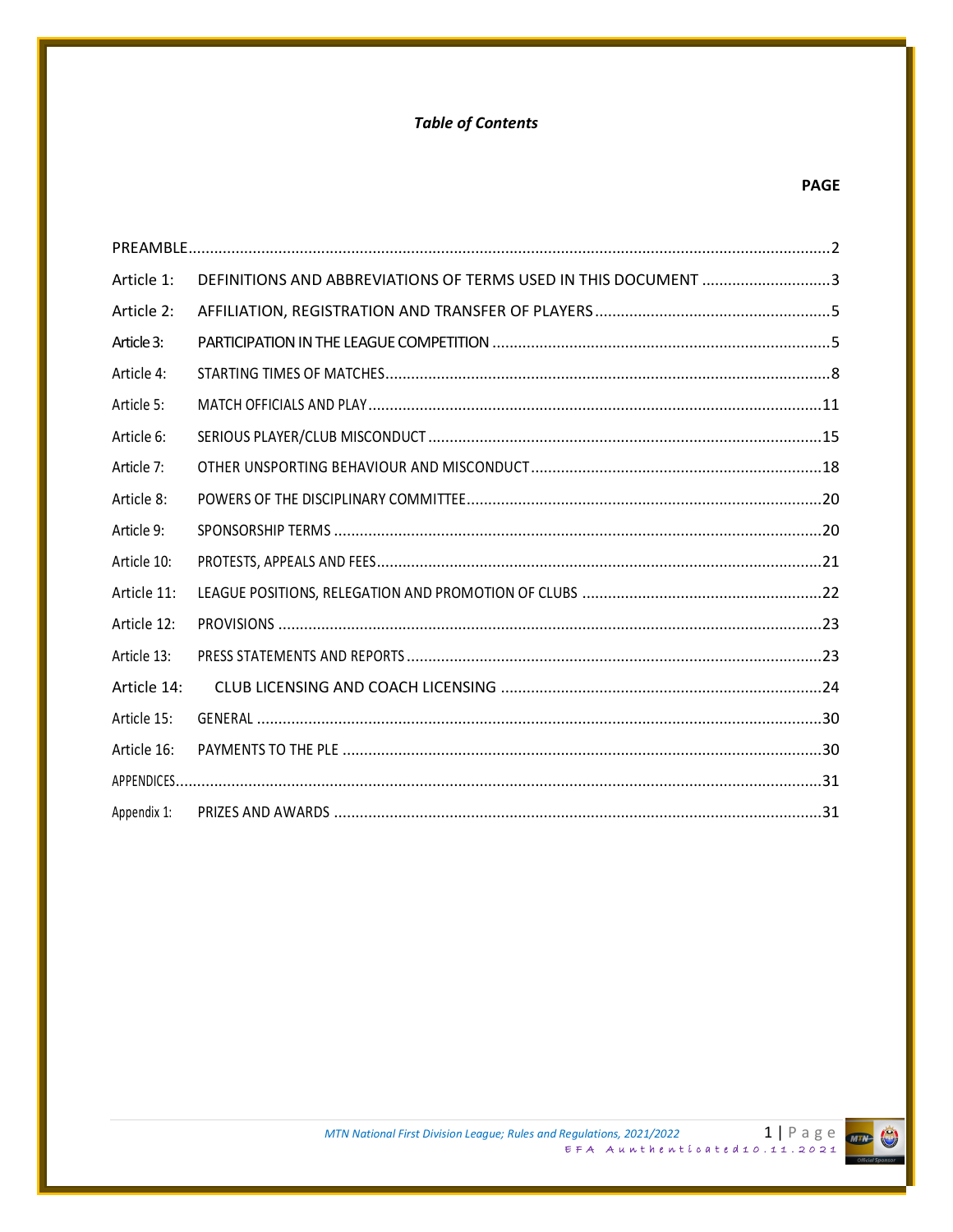This document lays out the Rules and Regulations of the 2021/2022MTN National First Division League (*hereinafter referred to as the Rules*).

The Secretariat of this league competition shall be at the PLE Offices at Sigwaca House, Ground Floor, Mbabane; all notices/correspondence must be served to the Chief Executive Officer on this location.

These Regulations for the MTN National First Division league 2021/2022season have been customized to embrace and incorporate the regulations developed to address the COVID-19 pandemic ("COVID-19 Protocols") as prescribed by the relevant authorities in the governance of football domestically and internationally and the pertinent government and health authorities. The COVID-19 Protocols are set out in the annex to these Rules and either supplement or, if expressly indicated, replace the existing regulations and will remain in effect for as long as they are considered appropriate. Due to the continuously evolving understanding of COVID-19, including effective and appropriate methods to reduce the risk and severity of infection, EFA may modify or supplement the COVID-19 Protocols at any time, including by way of issuing a modified version of these Regulations. Any regulations, circulars, directives and decisions issued by EFA or other document intended to modify or supplement the COVID-19 Protocols shall be binding on the PLE and its members.

All PLE Member Clubs participating in the MTN PLE National First Division League competition shall be deemed to have:

- $\triangleright$  given their assent to these rules; and
- $\triangleright$  undertaken to abide by these rules and any regulations, circulars, directives and decisions issued to modify the COVID-19 Protocols.

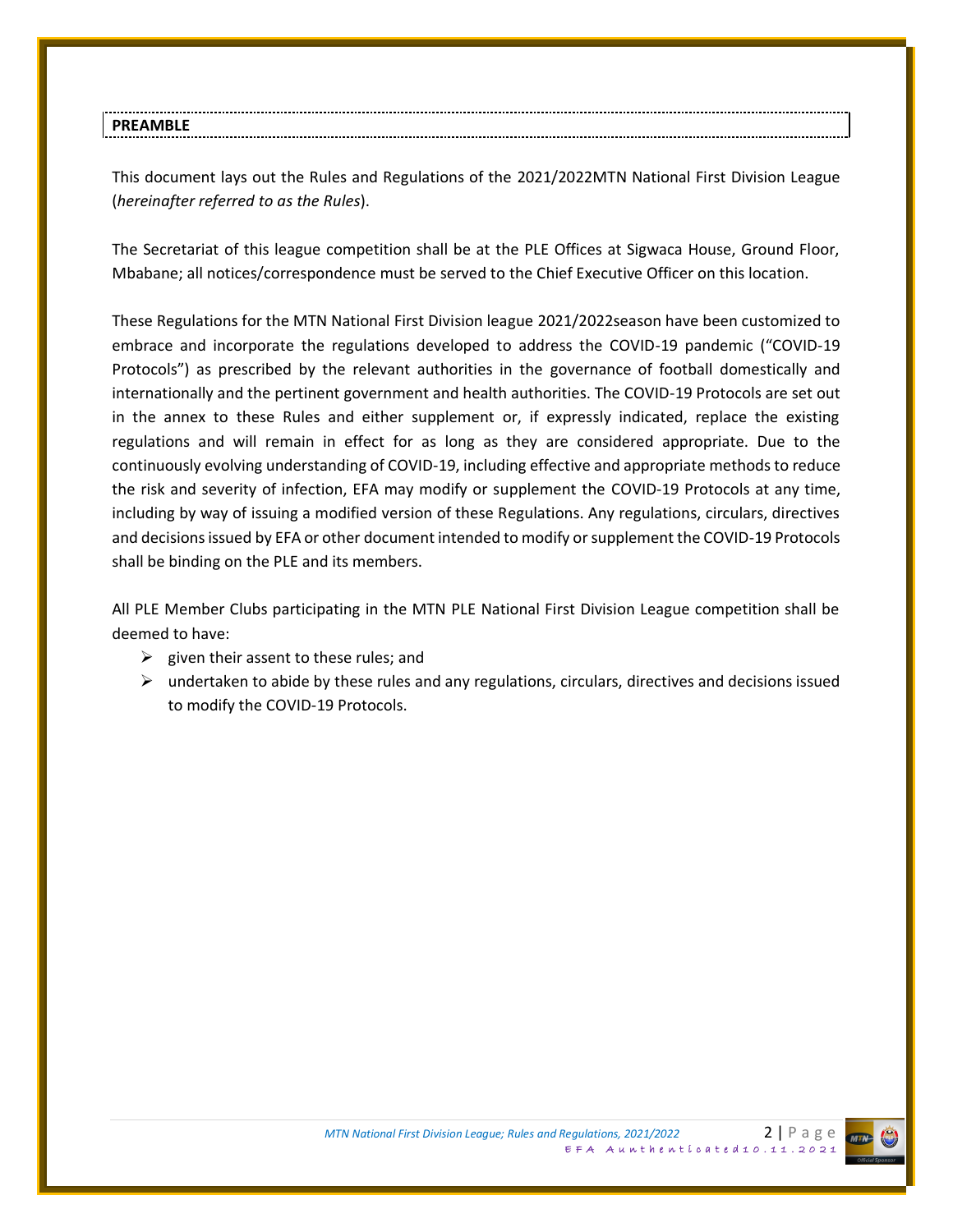### **Article 1: DEFINITIONS AND ABBREVIATIONS OF TERMS USED IN THIS DOCUMENT**

#### 1. *An Official or Premier League of Eswatini Official* is:

- a) Any member of the office of the Premier League and/or any member of the Sub-Committees of the Premier League of Eswatini.
- b) Any person designated by the Premier League of Eswatini's Chief Executive Officer or designated officer in his/her absence, to act in an official capacity during matches to include a Match Coordinator, Security Officer, COVID-19 Compliance Officer etc.
- c) Invited dignitaries and/or guests, members of the Royal Eswatini Police.
- 2. *A Match Commissioner is:* The match official appointed by the Referees Committee that has an authority for ensuring that a match is officiated according to the rules of the game as well as those laid down in this document and who shall be responsible for preparing a report of the match in his/her area of responsibility, for the relevant authorities.
- 3. *Unsporting Behavior:* means the infringement of the Laws of the Game such as foul play, simulation, and denying an obvious goal-scoring opportunity by an offence which was an attempt to play the ball and the referee awards a penalty kick, dissent by word or action directed to an official, delaying the restart of play, improper registration of players, fielding of a defaulter, invading the field of play by supporters, throwing any objects onto the field of play or the surrounding areas, etc.
- 4. *Violent misconduct:* is when a player, official, match spectator or supporter uses or attempts to use force or excessive force or brutality against another person who may be an opponent, a team-mate, team official, match official, spectator or any other person, regardless of whether contact is made and will include the use of abusive or obscene words or conduct with the intention to insult, demean and provoke another person.
	- a) Invading the field of play, throwing of any object(s) into the field of play or its surrounding or unto persons thus assaulting or attempting to assault, use of threatening words and physical manhandling with intent to assault or to cause bodily harm.
	- b) Uttering abusive or obscene or derogatory words, spitting or emission of saliva onto a person or directed towards a person, use of provocative or insulting hand gestures/signals, and includes any incitement, conspiracy or attempt to engage in an act to bring football into disrepute.
	- c) Failure by club(s) to control their official(s) or player(s) or supporter(s) or fan(s).
- 5. A *Defaulter* means a player who is not eligible to play in a particular game for any reason such as suspension, improper registration, double registration who has played in the game in question.

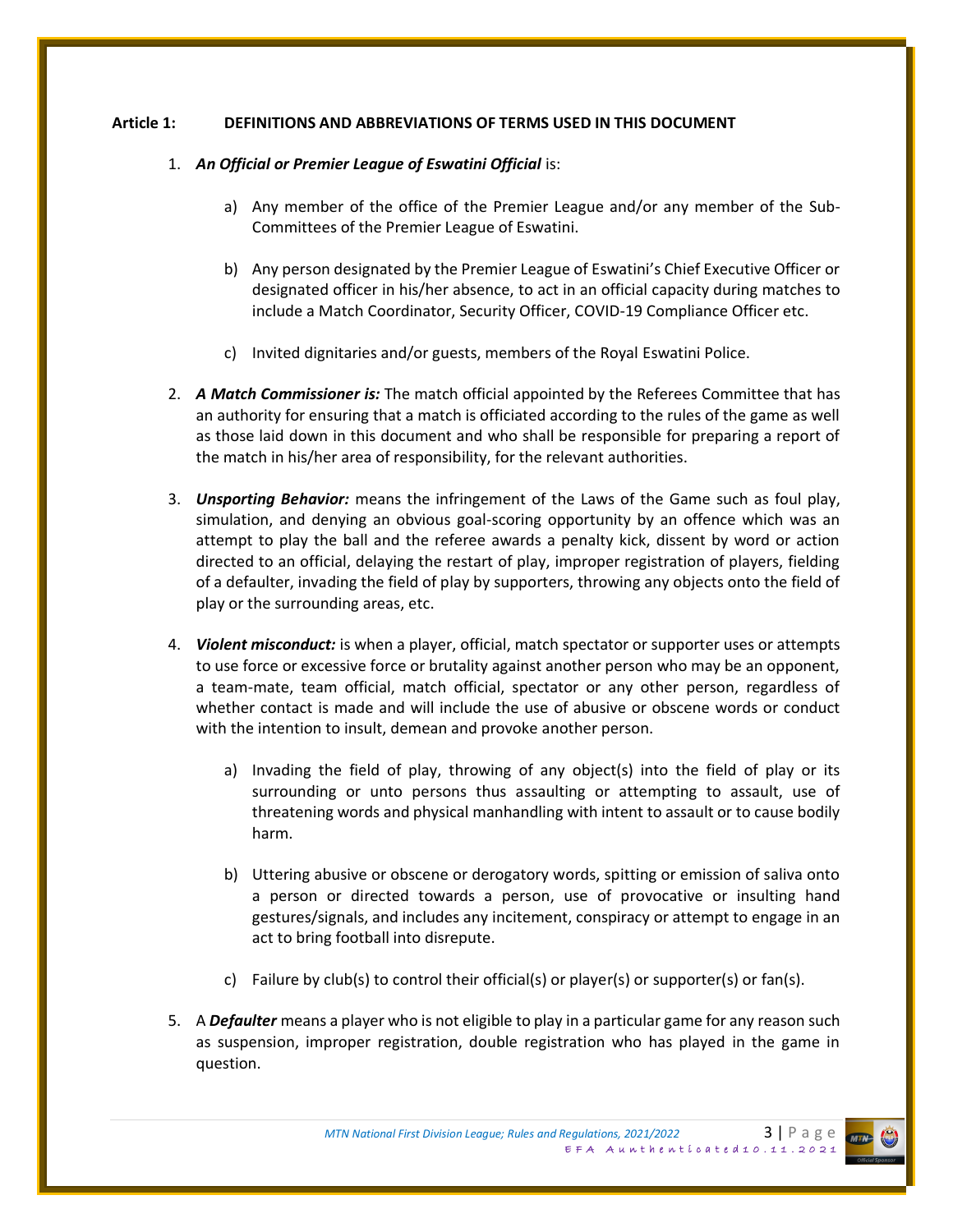- 6. *"International player"* means a player who is transferring from another association in the membership of FIFA into the territory of the EFA and has satisfied all the requirements of registration and is in possession of a valid work permit or a study permit.
- 7. **"***Match Coordinator***"** means an official allotted and entitled by the PLE or the Management Committee for the devotions of the administration of the competition matches at the match venue or stadium, who shall also have the accountability of generating a report for the MC or PLE with respect to the organizational issues around the match, where applicable in terms of the rules and regulations of the competition.
- 8. **"***IFAB***"** means the International Football Association Board being the body authorized to develop, amend and prescribe the Laws of the Game, which govern the constitutive practice of football matches.
- 9. The following abbreviations may be consistently used in this document:

| a) | <b>PLE</b> | $\overline{\phantom{a}}$ | Premier League of Eswatini.                   |
|----|------------|--------------------------|-----------------------------------------------|
|    | b) CEO     | $\sim$                   | <b>Chief Executive Officer</b>                |
|    | c) COO     | $\overline{a}$           | <b>Chief Operations Officer</b>               |
|    | d) DC      | $\overline{\phantom{a}}$ | <b>EFA Protest and Disciplinary Committee</b> |
|    | e) EFA     | $\overline{a}$           | <b>Eswatini Football Association</b>          |

- 10. **"Head-to-head Rule"**: It is a rule of breaking ties in association football, when at least two (2) teams in a league competition or qualifying group or championship are level on points, where in order to separate them, the match or matches in which they played are considered. The team that has won the head-to-head encounter (match between the two tying teams) is placed higher than the other team. Where the competition is played on a home-and-away basis such as the league, the head-to-head rule, has an inherent rule the away-goal rule.
- 11. **"Away-Goal-Rule"**: It is a rule for breaking ties in association football, where the team that has scored more goals "away from home" wins, if the total number of goals scored by each team are otherwise equal. This away-goal-rule is also utilized in the determination of the log standings under the head-to-head rule at any point of the procession of the league matches, irrespective of whether the league has finished or not or the teams tying on points have played a single match or more.

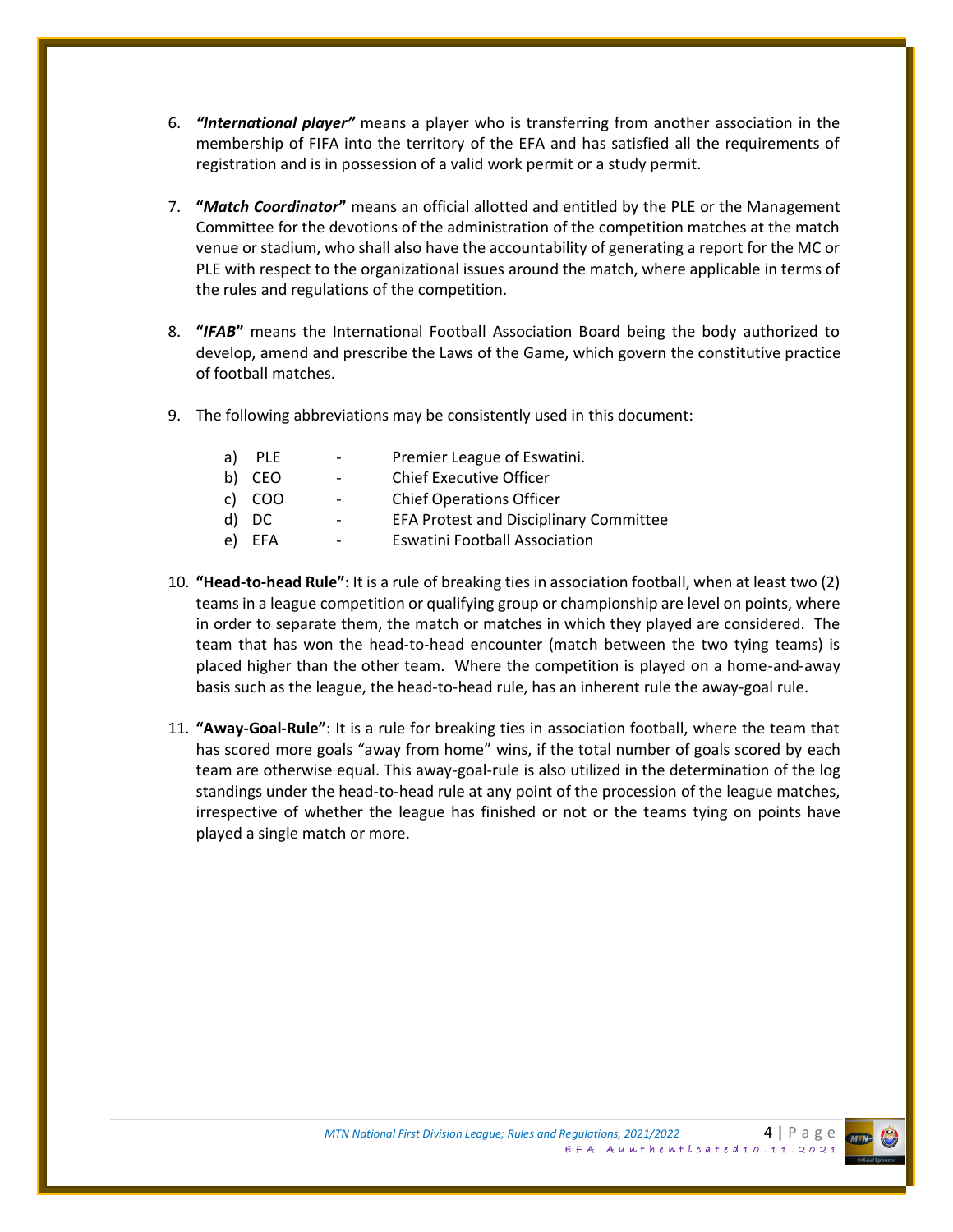### **Article 2: ELIGIBILITY OF PLAYERS**

- 1. Eligible players to participate in this Competition shall be players registered with Member Clubs who have satisfied all the requirements of registration as prescribed by the EFA including the payment of the registration fee of One Hundred Emalangeni (E100.00) per player.
- 2. Each Member Club shall be allowed to register a maximum of thirty (30) players inclusive of a maximum of five (5) foreign players.
- 3. In addition to the above, a player to be registered and play football under the auspices of the PLE and EFA, must have complied with the Covid-19 protocols as prescribed by EFA and/or relevant authorities, regulations, directives and decisions, as amended from time to time. All players shall be accredited by the PLE and/or EFA in line with the Covid-19 protocols, as may be amended from time to time.
- 4. Only players who comply with and pass the testing requirements and timelines stipulated in the COVID-19 regulations and match protocols as they relate to the COVID-19 pandemic (*negative test result*) are considered eligible. In this regard, a COVID-19 negative test result is compulsory for all players to be eligible to participate at the start of the season, at the point of their first match if they had not yet been registered at the start of the season, and at any given timeline where COVID-19 testing has been scheduled. **Players who do not fulfil these provisions are automatically disqualified, hence are not eligible to participate in matches of this competition and any participating football club/team that violates these provisions shall be summarily fined E 10, 000.00 for each player having violated these provisions**.
- 5. Any player who participates in this Competition without fulfilling the requirements of registration as prescribed in the registration regulations and directives of EFA shall be considered a defaulter and the club fielding a defaulter shall be guilty of misconduct and liable to lose the game and forfeit three points and three goals to the opposing club. However, if the goal difference in the field of play is greater than three (3), the result in the field shall be maintained. The offending player may be suspended for a period not more than six (6) official matches.
- 6. Any club that submits fraudulent documents to secure registration and/or accreditation of a player shall be guilty of misconduct and the PLE shall institute investigations and fine the offending team an amount not less than **E 10, 000-00** by the D.C.

### **Article 3: PARTICIPATION IN THE LEAGUE COMPETITION**

- 1. Each participating football club/team shall be responsible throughout the competition for:
	- a) The conduct of all accreditation-bearing players, coaches, managers, officials, media officers, representatives and guests of its delegation (hereinafter: Team delegation members), and of any person carrying out duties on its behalf throughout the competition;
	- b) Ensuring the provision of adequate insurance to cover its team delegation members and any other persons carrying out duties on its behalf against all risks, including but not limited to injury, accident, disease and travel consideration of the relevant rules and regulations;
	- c) Paying for incidental expenses and for any costs incurred by its team delegation members;

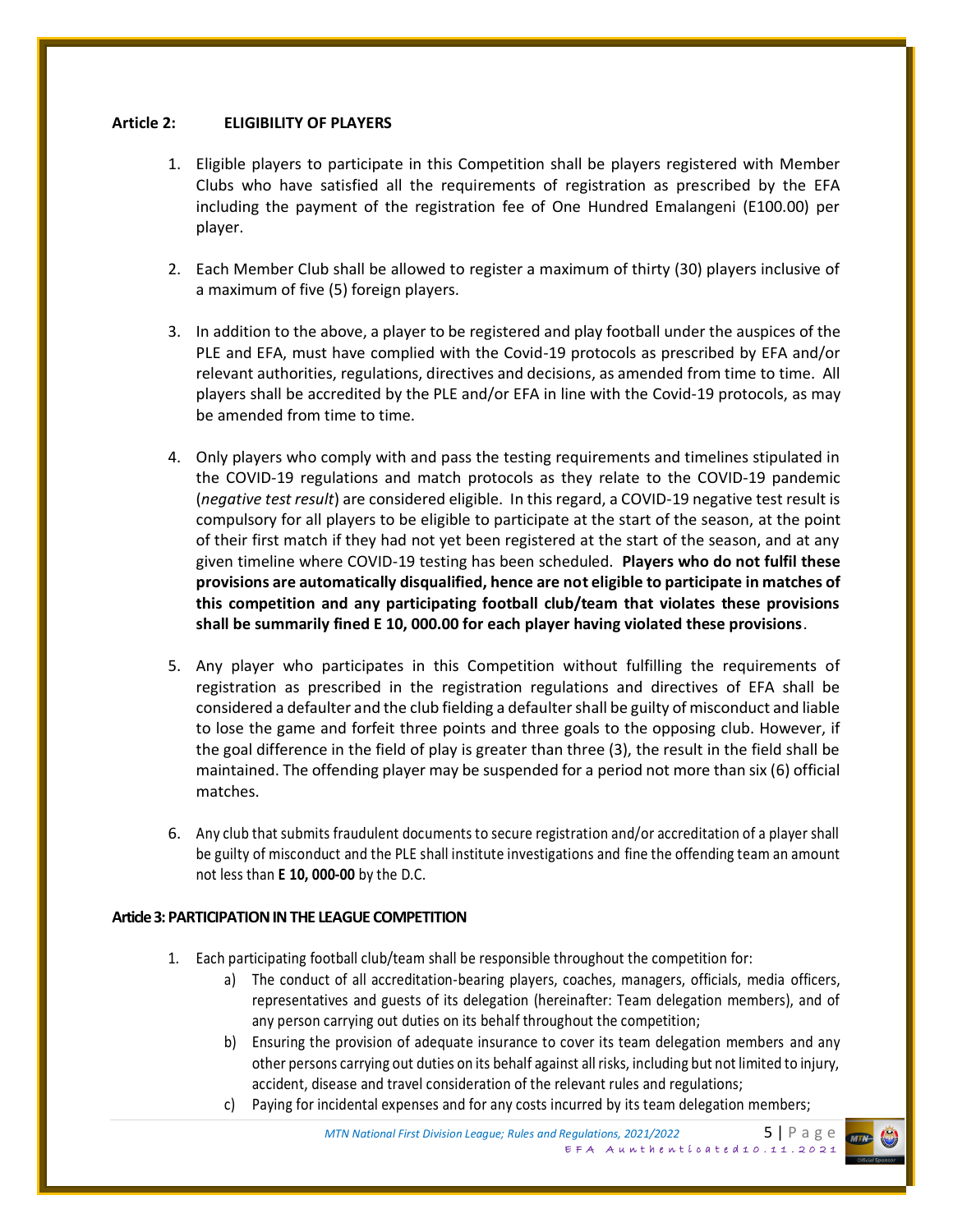- d) Attending media conferences and other official media activities organized by PLE and/or EFA or organizing body in accordance with the applicable regulations and instructions issued by the PLE and/or EFA;
- e) Ensuring that every member of its delegation complies with the FIFA, CAF, EFA and PLE Statutes, the applicable FIFA, CAF, EFA and PLE regulations, directives, guidelines and circulars and decisions taken by EFA bodies, in particular the Executive Committee, the Competition organizing Committee, the Referees Committee, the Disciplinary Committee, the Ethics Committee and Appeals Committee;
- f) Complying with and implementing (*where applicable*) the measures and protocols mandated in the EFA COVID – 19 Health and Safety Protocol ("COVID -19 Manual").
- 2. All team delegation members shall comply with the Laws of the Game and the FIFA, CAF, EFA and PLE Statutes and all applicable EFA regulations (including these regulations), in particular the EFA Disciplinary Code, the EFA Stadium Safety and Security regulations, the FIFA Anti-Doping Regulations, the EFA Code of Ethics, the EFA and/or PLE Media and Marketing regulations and the FIFA, EFA and PLE equipment regulations as well as all circulars, directives and decisions of FIFA, CAF and EFA bodies, unless these regulations state otherwise, and all further EFA guidelines that have any significance regarding this competition;
- 3. All Team Delegation Members shall also fully comply with these Regulations and the Regulations stipulated under the COVID-19 Protocol, the Match Protocol and any other COVID-19-related requirements or instructions issued by FIFA, CAF and EFA, whether in circular letters or in any other documents.
	- a) **A proof of a negative test conducted, as prescribed by EFA and in accordance with the provision of the COVID-19 protocols must be provided for every match in order for a team delegation member to enter the match stadium and remain in the premises on match day. This shall apply to all the members of the teams' delegation that will have access to Zone 1 and Zone 2 of the match venue or stadium.**
	- b) All other teams' delegation members who shall not have complied with this provision, shall if being a part of the total allowable maximum of a delegation of 50 members, even if he/she were to serve in an official capacity for his/her team in the discharge of the match not be allowed to enter in Zone 1 and Zone 2 but instead be ushered to enter in Zone 3, where match participants who do not qualify to enter into Zone 1 or Zone 2 be allocated.
- 4. All participating football clubs/teams shall indemnify, defend and hold EFA or PLE, and all of its officers, directors, employees, representatives, agents and other auxiliary persons free and harmless against any and all liabilities, obligations, losses, damages, penalties, claims, actions, fines, expenses (including reasonable legal expenses) of whatsoever kind or nature resulting from, arising out of, or attributable to, any non-compliance with these Rules and Regulations by the participating football clubs/teams, their team delegation members, their affiliates and any third parties contracted to the participating football clubs/teams.
- 5. Unless otherwise stated in these rules and regulations, each participating football club/team hosting a match and on entering to participate in the competition shall automatically undertake to and shall be responsible for amongst other things:

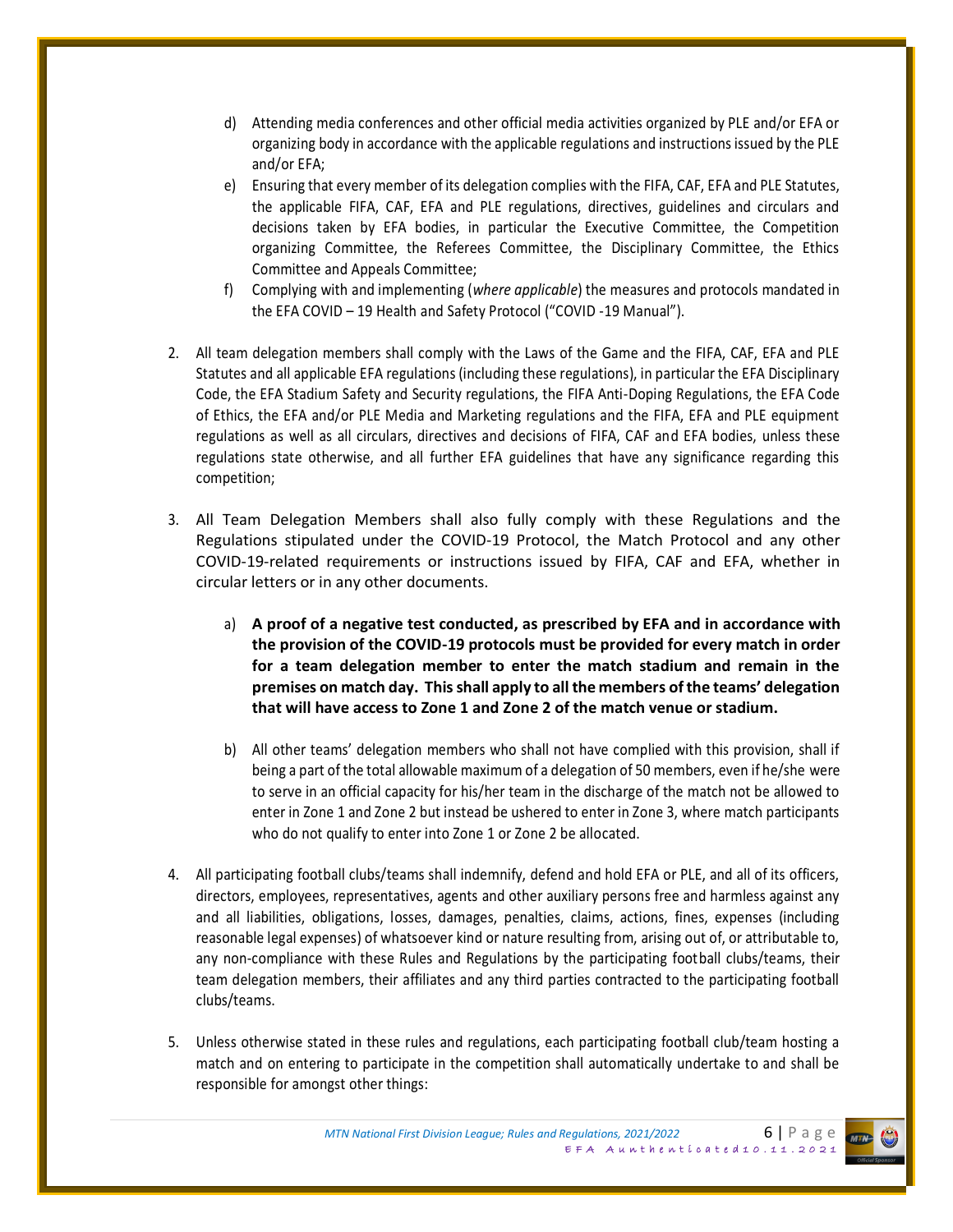- a) Guaranteeing, planning and implementing law and order as well as safety and security in stadiums and other relevant locations in conjunction with the relevant authorities. The applicable stadium safety and security regulations shall apply;
- b) Ensuring that all measures taken in relation to team travel, transport, accommodation (where applicable), logistics, match preparation and the match itself are in line with the requirements set by the relevant authority(ies) and government;
- c) Appoint a COVID-19 Compliance Officer over and above the Team Doctor in accordance with the COVID-19 regulations and applicable COVID-19 protocols as prescribed by EFA.
- d) Completing the football specific COVID-19 screening tools, having at least three (3) consecutive days screening of all the delegation members, as mandated by the COVID-19 regulations or protocols and submitting it to the relevant EFA and PLE authority.
- e) Accept that all administrative, disciplinary and refereeing matters related to the competition shall be dealt with by PLE or EFA in compliance with the relevant EFA and/or FIFA regulations;
- f) Participate with the best possible team in all matches of the competition in which their team is scheduled to take part;
- g) Accept and fully comply with EFA's and/or the PLE's right to sub-license the right to use on a non-exclusive basis, in perpetuity and free of any charge, any of their records, names, photographs and images (*including and still and moving representation thereof*), which may appear or be generated in connection with the participation of the team delegation members of all participating football clubs/teams in accordance with the relevant Media and Marketing regulations for competitions. To the extent that EFA's and/or the PLE's to use and/or EFA's and/or the PLE's right to sub-license the right to use any of the records, names, photographs and images may fall in the ownership and/or control of a third party, the participating football club/team and their team delegation members shall ensure that such third party waives, pledges and unconditionally assigns and/or transfers to EFA and/or the PLE with immediate effect, with full title guarantee in perpetuity and without any restriction, any such rights to ensure EFA's and/or the PLE's unfettered use as set out above;
- h) Play all matches until conclusion of the competition.
- i) Observe the principles of fair play.
- 6. The league competition shall be played as a two-legged league with clubs playing each other on a homeand-away basis and the club shown first (*left side*) on each fixture shall be the home and/or host club.
- 7. Points for the league shall be awarded as follows:
	- a) Three (3) points for a win.
	- b) One (1) point for a draw.
	- c) Zero (0) for a loss.
- 8. A fixture programme of all matches shall be prepared and issued to the clubs by the PLE and shall be adhered to by all clubs unless prior and written permission has been granted by the PLE for *a* club to deviate therefrom.
- 9. The host club will advise the PLE office of the venue, date, and starting time of their match at least four (4) days before the date of the match, failing which the PLE may apply its own discretion to fixture the said game. Provided that the host team will still carry out hosting obligations where the match or competitions organizers or relevant authorities in the light of the Covid-19 protocols or any other reason have decided to change some or all of the provisions herein.

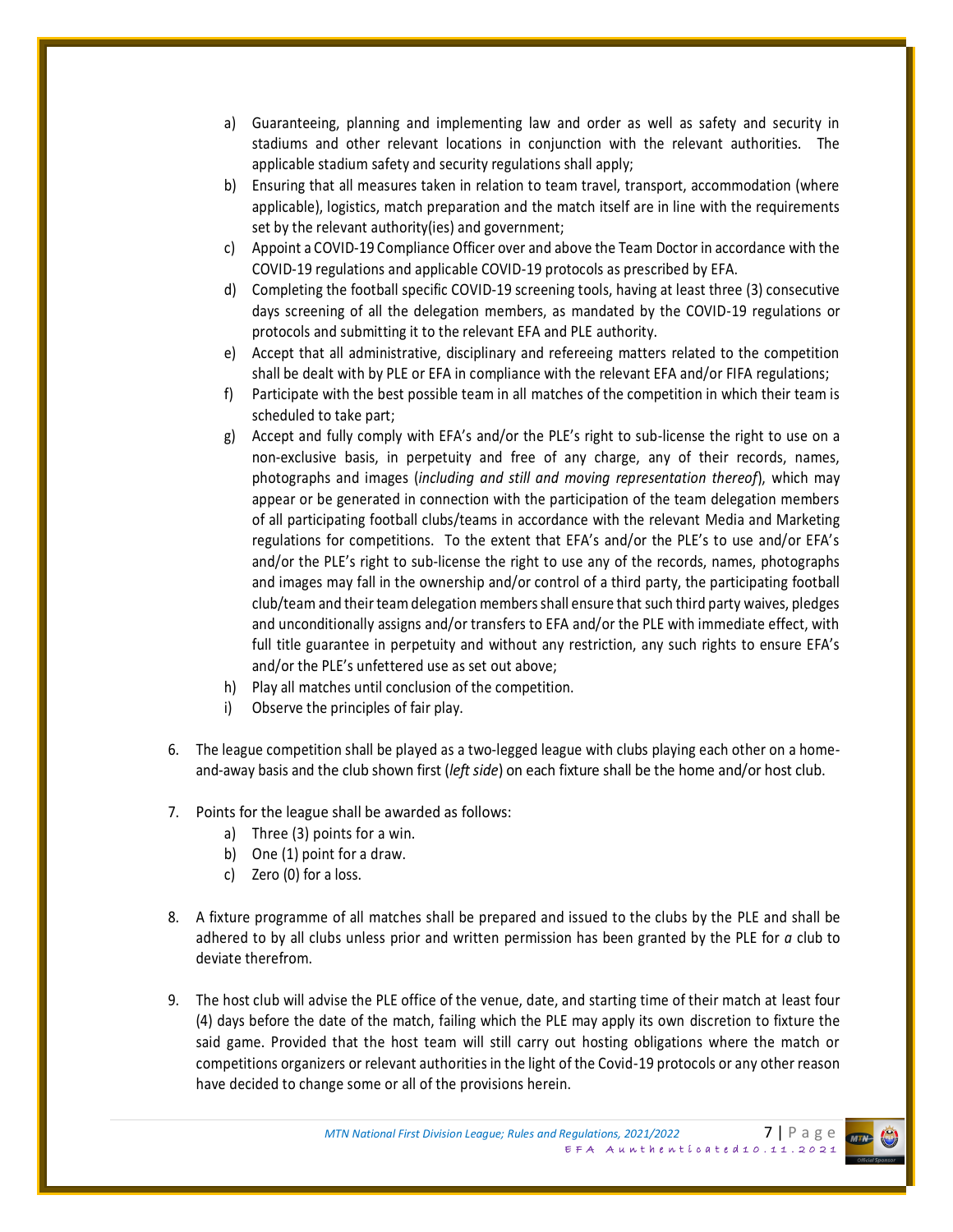- 10. In turn, the PLE office shall ensure that the away club is aware of the fixture (date, venue, and starting time). Such information shall be communicated to the clubs by telephone or facsimile or e-mail to the designated club official, at least two (2) days before kick-off of their respective matches.
- 11. The home club shall be responsible for ensuring that the field of play is ready, the grass or turf is properly cut, the lines are properly marked, the nets are secured and flag poles are in place, where applicable floodlights are functional at least two (2) hours before the scheduled commencement of the match. Failure to comply shall mean that the team would have failed to fulfill its fixture and therefore shall be deemed to have caused the abandonment of the game, shall, if found guilty of such an offence lose the match, with three (3) points and three (3) goals awarded to their opponents and further be fined not less than **E 20, 000.00** by the DC.
- 12. The Match Officials shall conduct a pre-match inspection of the facilities including the pitch, dressing rooms, at least 1 ½hrs before the scheduled commencement of a match with the hosting club or as may be determined by the official match countdown protocol.
- 13. The home club/host club shall deliver to the League representative or Match Commissioner the keys to all facilities such as the visiting club's dressing rooms, referees changing rooms, etc. at least two (2) hours before the scheduled commencement of the match.
- 14. The host club shall ensure that all points of entry or as may be designated by the League Representative are operational two hours before the scheduled commencement of the match; and a violation shall be punishable by a summary fine of **E10, 000.00**.
- 15. The home club shall ensure that the sitting arrangement for fans and/or supporters of both clubs is properly demarcated and marked.
- 16. Where matches have been fixtured as a double header or more, in observance of the Covid-19 protocols, arrival and departure times shall be done in such a way that the first and/or second match participants shall depart within 15 minutes after the conclusion of the match. The following match participants shall not arrive earlier than stipulated arrival time for their matches as specified in the match countdown or any other regulation or protocol covering this subject. **Failure by a football club to comply with this regulation as articulated, the club shall be summarily fined for this violation, a fine of E10, 000.00**.
- 17. Failure by the hosting club to comply with any of the requirements outlined in 9, 10 and 11, above, the club shall be summarily fined by the PLE for each violation, a fine of **E 2, 5 000-00** for each violation.

#### **Article 4: STARTING TIMES OF MATCHES**

- 1. The dates and venues of matches shall be fixed by the Chief Executive Officer or designated officer in his/her absence, of the League who may delegate his powers to any League official.
- 2. Clubs shall be notified by the League of all fixture's changes in writing by no later than Twenty-Four (24) hours before the schedule start of the match. Such notification shall include the date, time and venue when the said fixture will be played.

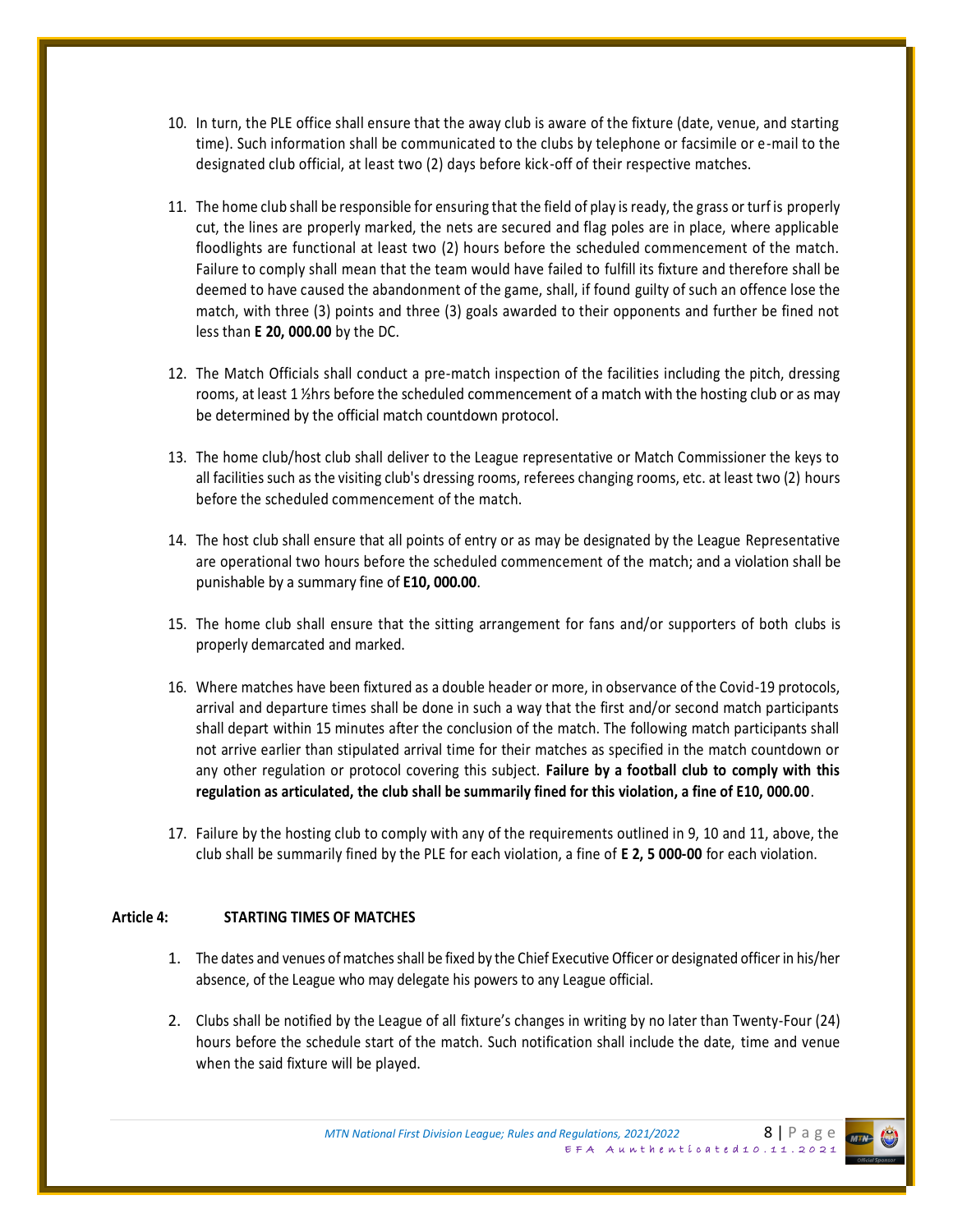- 3. Should any club wish to request a change to a fixture, such request must be submitted at least Three (3) days before the schedule start of the match. Fixtures will only be amended in extreme circumstances, at the discretion of the PLE.
- 4. Save and except where permission to change a fixture has been applied for and given in terms of Article 4.2 and 4.3 above. No fixture may be changed in any manner whatsoever with the exception that the PLE shall have the right to alter fixtures in his sole discretion.
- 5. A club shall name the ground at which it prefers to play its home fixtures, as well as an alternative home ground. In this regard, if the League is of the opinion that it may be impractical to play a match at that venue, for any reason whatsoever then the League may at any time prior to any match under its auspices, fixture such match at an alternative venue or alternatively postpone such fixture.
- 6. If for any reason a club is unable to play its home fixture at its home ground, the League may-order the club to play a fixture at a ground selected by the club as its alternative home ground or at an alternative venue determined by the League. All reasonable costs of whatsoever nature occasioned by the change shall be paid by the original home club.
- 7. The onus of securing a venue shall be on the home club, and save and except for Force Majeure, the club's failure to secure a venue shall be regarded as misconduct, and the club shall be deemed to have failed to fulfill its fixture/s and shall be deemed to have caused abandonment of the game. The club shall, if found guilty of such an offence lose the match, with three (3) points and three (3) goals awarded to their opponents and further fined not less than **E15.000.00** by the DC.
- 8. Should a match be abandoned by the Referee due to an electricity power failure in a match played under floodlights or due to Force Majeure, then the match will be replayed at a date, venue and time stipulated by the PLE. The gate takings of the replayed match shall be shared between the two clubs having deducted the percentage due to the League, stadium and Match Officials' costs.
- 9. Each club shall sign a pre-match form to be provided by the PLE 48hrs before the scheduled time of the match furthermore the team official from each club shall report to the PLE at the venue of the match at least 120 minutes before the scheduled start of the game to enable pre-match meeting, determination of dressing rooms to be used by a toss of a coin as well as the inspection by the PLE Covid Official of the Covid-19 Test Results of the Players and official . Failure to report to the PLE Official shall be penalized with a summary fine of E5,000.00 by the PLE
- 10. Each club shall be at the card checking point ready for checking seventy minutes before the scheduled start of the match or as may be determined by the official countdown protocol of the match. The PLE official will inform the clubs of any delay and further inform them of the new card checking time.
- 11. Failure of a football club to report, as in 4.10 above, shall be summarily fined an amount of **E 5, 000.00**  by the PLE.
- 12. The card checking point shall normally be the dressing rooms of the stadium, and all clubs shall use such dressing rooms as directed by the Match Coordinator or Match Officials. Failure to comply with the officials' directive of using the dressing room shall render the club guilty of contravening this rule and liable to a summary fine of **E 5, 000-00** by the PLE.

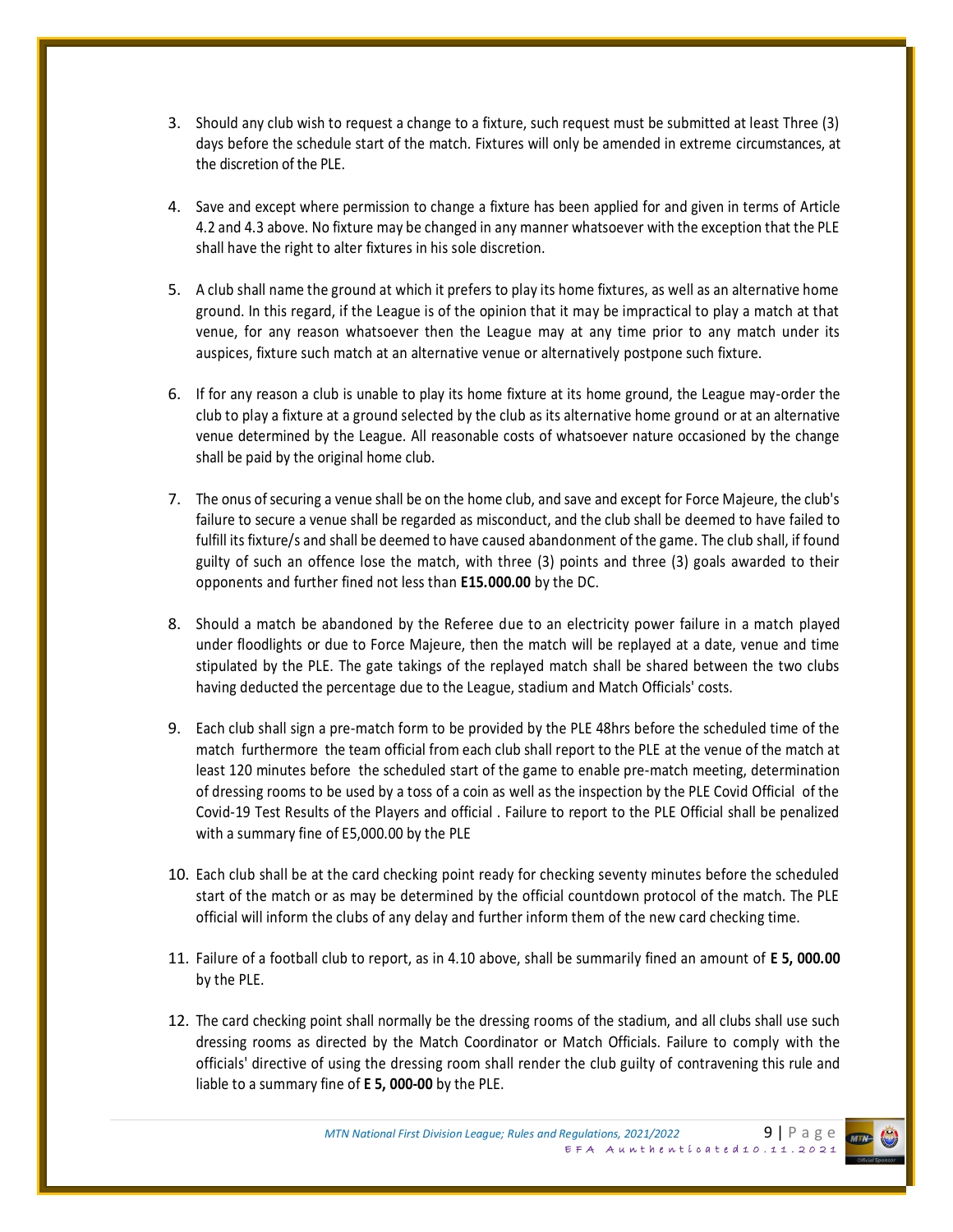- 13. At all stadiums, clubs shall adhere to instructions given by the Match Coordinator or Match Officials regarding the use of facilities. It shall be deemed an offence for clubs to ignore or not follow the instructions of the officials on this matter. Any club found guilty of contravening this rule shall be liable to a summary fine of **E 5, 000.00** by the PLE.
- 14. Each registered club shall have three sets of contrasting uniforms, for home and away fixtures and a neutral kit. The colours must be registered with the PLE office and be adhered to by all clubs. In cases of colour clashes, the away or visiting club shall be required to change uniform. Failure to comply with this rule may result in the game being abandoned or called off and if the game is abandoned or called off, the offending club shall be brought before the DC and if found guilty shall be fined an amount of not less than **E10 000-00** and further lose the match with three points and three goals awarded to their opponents.
- 15. Any club reporting for card checking within fifteen (15) minutes after the scheduled start of the match, shall be summarily fined an amount of **E 15 000-00** by the PLE.
- 16. Any club reporting for card checking after fifteen minutes (15) minutes after the scheduled start of the match will result in the match being called off. The offending club shall be liable to a disciplinary hearing and if found guilty shall be fined an amount not less than **E 20 000-00** and shall further be deemed to have caused the abandonment of the match and shall further lose the match, with three points and three goals awarded to their opponents.
- 17. After the card checking formalities have been completed, clubs will be led into the field of play by the referees and/or match officials. No club will enter the field of play without being led into the field if play and Any club contravening this rule shall be summarily fined an amount of **E 5 000-00** by the PLE.
- 18. A Club causing a delay to kick-off after all formalities have been done will be summarily fined an amount of E5,000.00 by the PLE.
- 19. Any club walking out, refusing to play a match or refusing to honour a fixture duly issued by The PLE and/or whose fan(s), supporter(s), official(s) invade the field of play and/or throw missiles/objects into the field of play which would result in the match officials stopping the game shall be deemed to have caused the abandonment of the match, and shall, if found guilty of such an offence shall lose the match, with Three (3) points and Three (3) goals awarded to their opponents, and a suspension of not more than Three (3) months imposed on them plus a fine of not less than **E 20,000.00** by the DC.
- 20. The referee's report, where a match had already kicked-off or Match Commissioner's and/or Match Coordinator's report in the event that the match had not kicked-off, shall provide conclusive proof as to which club abandoned or caused abandonment of the match.
- 21. Week 24, 25, and 26 of the second-round fixtures will be scheduled by the PLE in its sole discretion. However, all other timelines on communicating fixtures to teams still hold, as defined in these rules, depending on the state and to safeguard the integrity of the competition, the period of controlled fixture may be extended such that it starts earlier than the 20<sup>th</sup> week.
- 22. Any match which is not played or which is abandoned or any withdrawal except in cases of force majeure recognized by EFA – may lead to the imposition of sanctions against the relevant football club(s) by the EFA Disciplinary Committee in accordance with the EFA

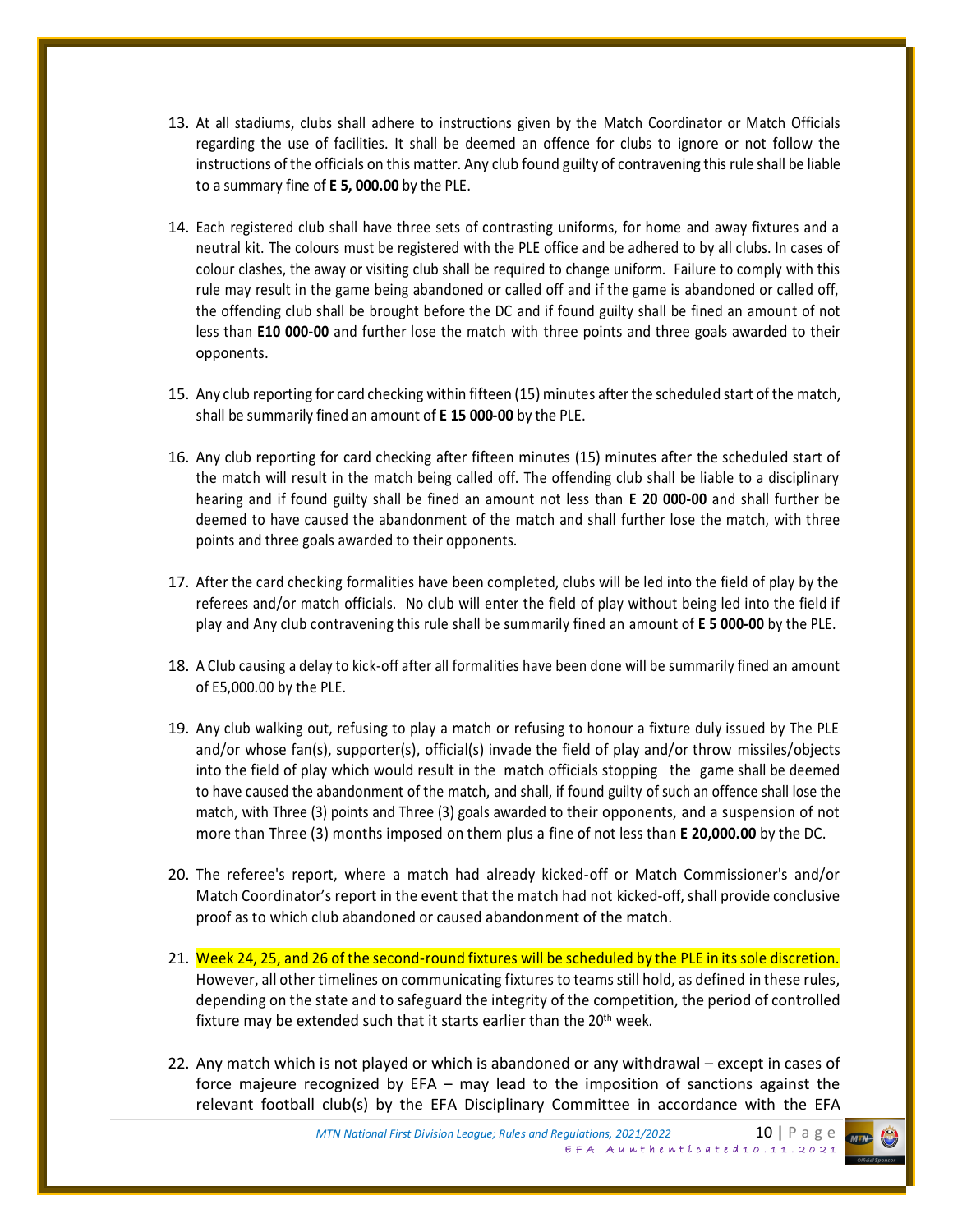Disciplinary Code or any other applicable or equivalent code, over and above those provided for in these regulations.

- 23. The COVID-19 pandemic and related circumstances are not, in and of themselves, considered cases of force majeure in respect to the implementation of this competition, unless or otherwise stated by EFA. However, examples of circumstances resulting from the COVID-19 pandemic that may be submitted to the EFA for consideration as cases of force majeure include the following:
	- a. The national authorities announce just before a match is scheduled to be played, restrictions that prevent the match from being staged;
	- b. A participating football clubs/team and its team delegation members is not permitted to leave its place of domicile as a result of a complete lockdown or closed travel and there are no alternative provisions or exceptions for travel allowed;
	- c. A participating football club travelling to a place or an area where a match is scheduled to be played is refused entry and returned to its place or area of original domicile;
	- d. There is an insufficient number of match officials available to referee the match, even after alternative options to have enough match officials available have failed to materialize;
	- e. EFA has the sole discretion to determine cases of force majeure.
- 24. In any case, all matches scheduled to be played or replayed (*where applicable*) shall be executed in compliance with these regulations, including the COVID-19 regulations, protocols and any other directives and decisions relating to the subject.

#### **Article 5: MATCH OFFICIALS AND PLAY**

- 1. The referees committee shall appoint the match officials to officiate in a match.
- 2. In the event of the non- availability of the Match Commissioner to discharge such a function, the Referee of the match in question, shall facilitate.
- 3. The match officials of each match shall arrive at the field of play two hours before the scheduled start of the match and if he fails, he shall be subjected to disciplinary action in terms of the Referees Code of Conduct.
- 4. Any referee who takes the field of play, one to fifteen minutes after the scheduled start of the match shall be subject to disciplinary action in terms of the Referees Code of Conduct. Failure to comply shall lead to the PLE, deducting 30% of the match official's allowances due for the match. The PLE Official's report shall provide conclusive proof as to the time of arrival of the Match Commissioner.
- 5. If 15 (fifteen) minutes after the scheduled start of the match, all referees fail to arrive, and The Match Commissioner or League Representative cannot provide substitute referees, the Match Commissioner shall call off the match. The referees scheduled for this match shall be subject to disciplinary conduct in terms of the referee's code of conduct.

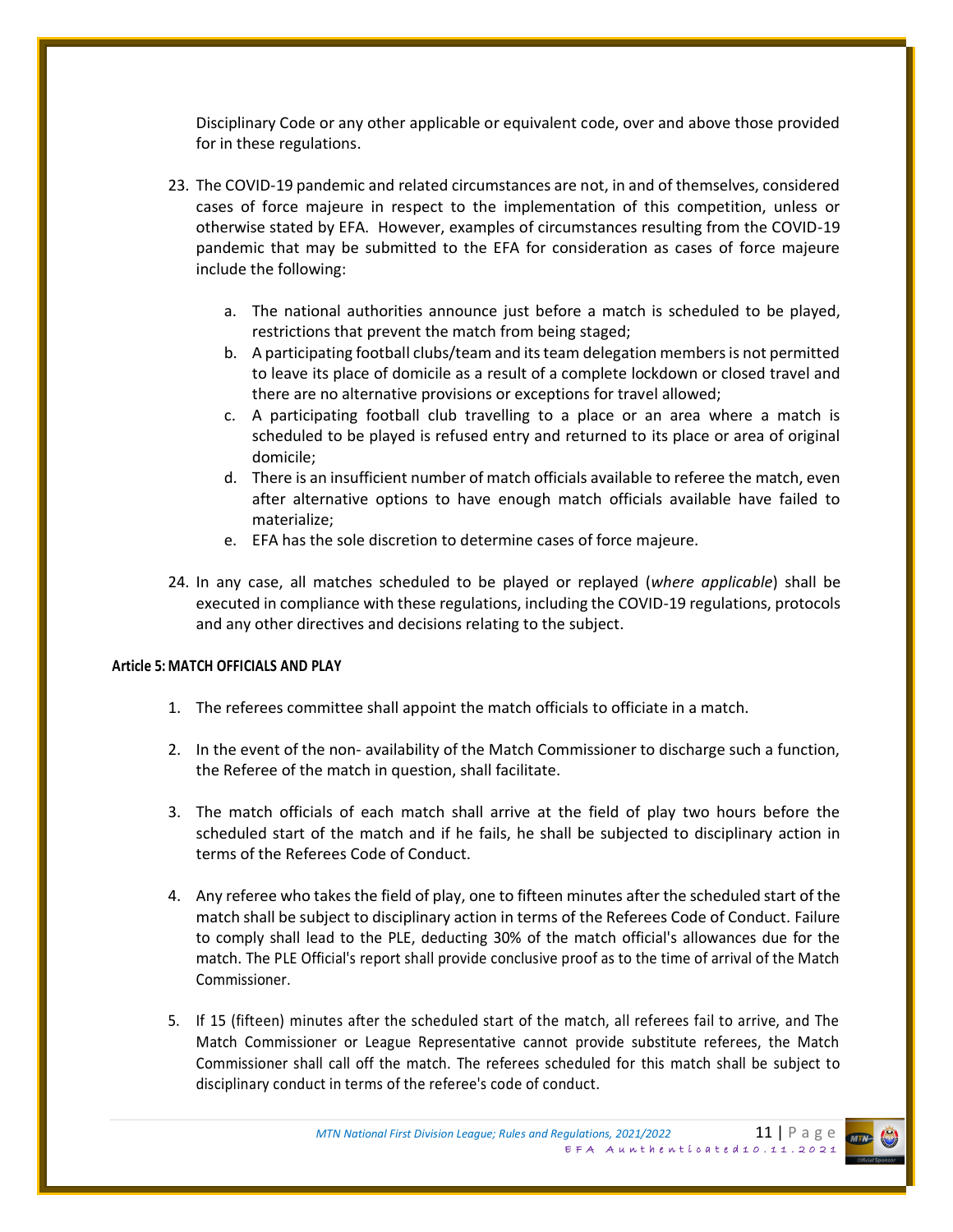- 6. Before the commencement of each match; the Match Commissioner, the Fourth  $(4<sup>th</sup>)$  official and the captains of both clubs shall check the players licenses against their identity cards and team lists. Where a team cannot present the players license, (i.e. playing card), the game shall proceed provided a photograph of each player standing in between the match commissioner and the referee is taken is taken for verification and confirmation by the licensing office that the player was eligible to play for that particular team. The defaulting team shall be liable to pay a sum of E1,000.00 for each missing license. In the event the player is deemed not to have been eligible to play, the team of the player will lose the match in question to the opposing club by three points, three goals. If the score in the field of play was such that the goal difference was superior than three (3) goals in favor of the opposing club, the score in the field of play shall be maintained. The defaulting club shall further be summarily fined E10,000.00
- 7. After a completion of the card checking formalities, the Match Commissioner and the Referees shall formally lead the two clubs into the field of play. It shall be an offence for a club to refuse to follow Match Official's instruction. Any club that refuses to follow the referees' instruction shall be summarily fined an amount not exceeding **E 15, 000.00**.
- 8. The Match Officials may allow the clubs a period of warm up, if time and circumstances permit. It must be noted that clubs can go into the field of play for warm-up before inspection by the referees.
- 9. The Match Commissioner or Referees shall allow and lead teams to return into field of play during half time of the match. It shall be an offence for a team to return into the field of play without the referee's or match commissioner's permission and the club shall be summarily fined **E 10, 000.00**. The club shall enter the field of play to their own half that the team will defend during the second half of the game.
- 10. The Referee shall at the end of the match, compile and sign a match report in duplicate for the PLE which should contain the following:
	- a) Name of the competition;
	- b) Date and venue of the match;
	- c) Names of the referee and assistants referees;
	- d) Names of clubs;
	- e) Names of club captains;
	- f) Times of the start, half time and full time;
	- g) Half time and full-time score;
	- h) Substitutes used by each team;
	- i) Cards (red and yellow) issued to players or officials during the match for misconduct;

*MTN National First Division League; Rules and Regulations, 2021/2022* 12 P a g e  $EFA$  Aunthenticated 10.11.2021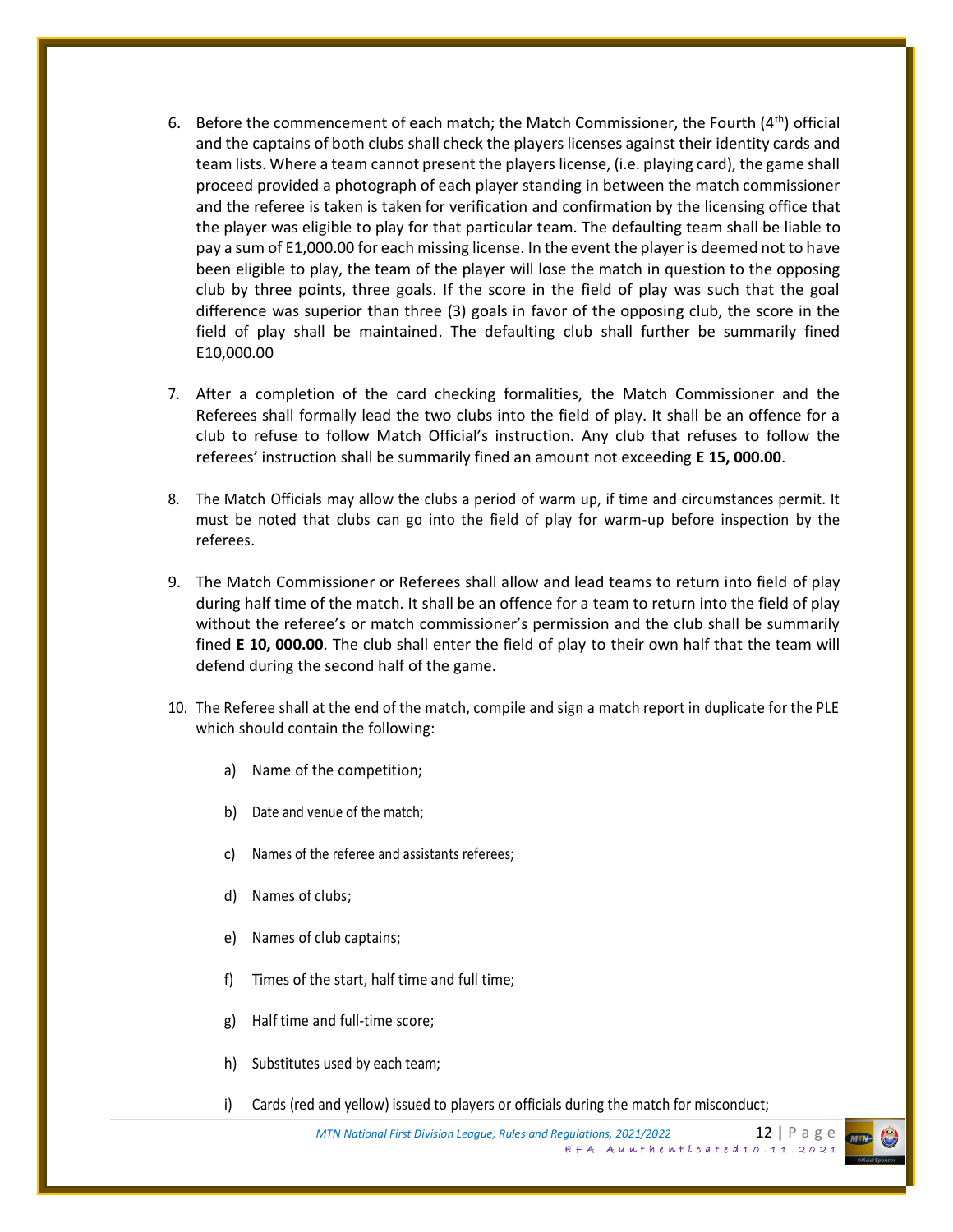- j) Any event that the referee considers worth reporting such as misconduct or violent behavior by any club/s, player/s, club official/s, fan/s etc.
- k) Signature of the referee.
- 11. The Referee's report presented in hard copy or through electronic means, is to reach the offices of the PLE by 1600hrs (4:00pm), the second working day following the match in question. Failure to adhere to this timeframe and to comply with Article 10 above shall NOT render the contents of the reports null and void.
- 12. Any Referee that fails to submit his report within the period as stated in this Article 11 or write a report as prescribed in Article 10 shall have 30% of his/her allowance for that match deducted and paid to the PLE. Further delays in submitting the report will result in a further 10% deduction for each day that the report is delayed.
- 13. The Match Commissioner shall also prepare a match report and submit same to the PLE within the timelines prescribed in Article 5 (11) above stating any relevant material facts regarding the match. Both the Referee's report and that of the Match Commissioner shall provide conclusive proof pertaining to any circumstance(s) regarding the match. The reports, either the original or duplicate (bearing the PLE received stamp) shall be admissible evidence during the DC hearings.
- 14. The PLE may require the Match Coordinator to provide a report regarding any occurrence(s) at the stadium in addition to the reports referred in this Article of the Rules. The Match Commissioner, referee, Match Coordinator, shall report all occurrences of misbehavior by club(s), player(s), official(s) fans(s) etc. during and after the game and such report shall be conclusive proof pertaining to any circumstance (s) regarding the match during and after the game.
- 15. At the end of every game, the clubs' coaches shall give Media an interview and such place will be identified by the Fourth official or the Match Commissioner or the Match Coordinator. Failure or refusal by a Coach to give such interview, the club shall be summarily fined an amount of **E 7,500-00** by the PLE.
- 16. The clubs' coaches dress code shall be either formal, smart casual or clubs' tracksuits. Failure to comply with this provision, the coach shall be summarily fined **E 2, 000.00**, and the club whose coach has violated this provision shall be fined **E 2, 000.00**.
- 17. All people in the technical area shall be qualified or licensed in terms of the prevailing qualifications and applicable licenses, as determined by the EFA. A summary of **E 5, 000** per individual having violated this provision shall be effected.
- 18. All matches shall be played in accordance with the Laws of the Game in force as laid down by the International Football Association Board (IFAB). Each match shall last 90 minutes, comprising of two periods of 45 minutes, with a half-time interval of 15 minutes.
- 19. The number of substitutions in accordance with the temporary amendment to Law 3 of the Laws of the Game, as approved by the IFAB, and in respect of the league competition, five (5) substitutions are permitted as follows:

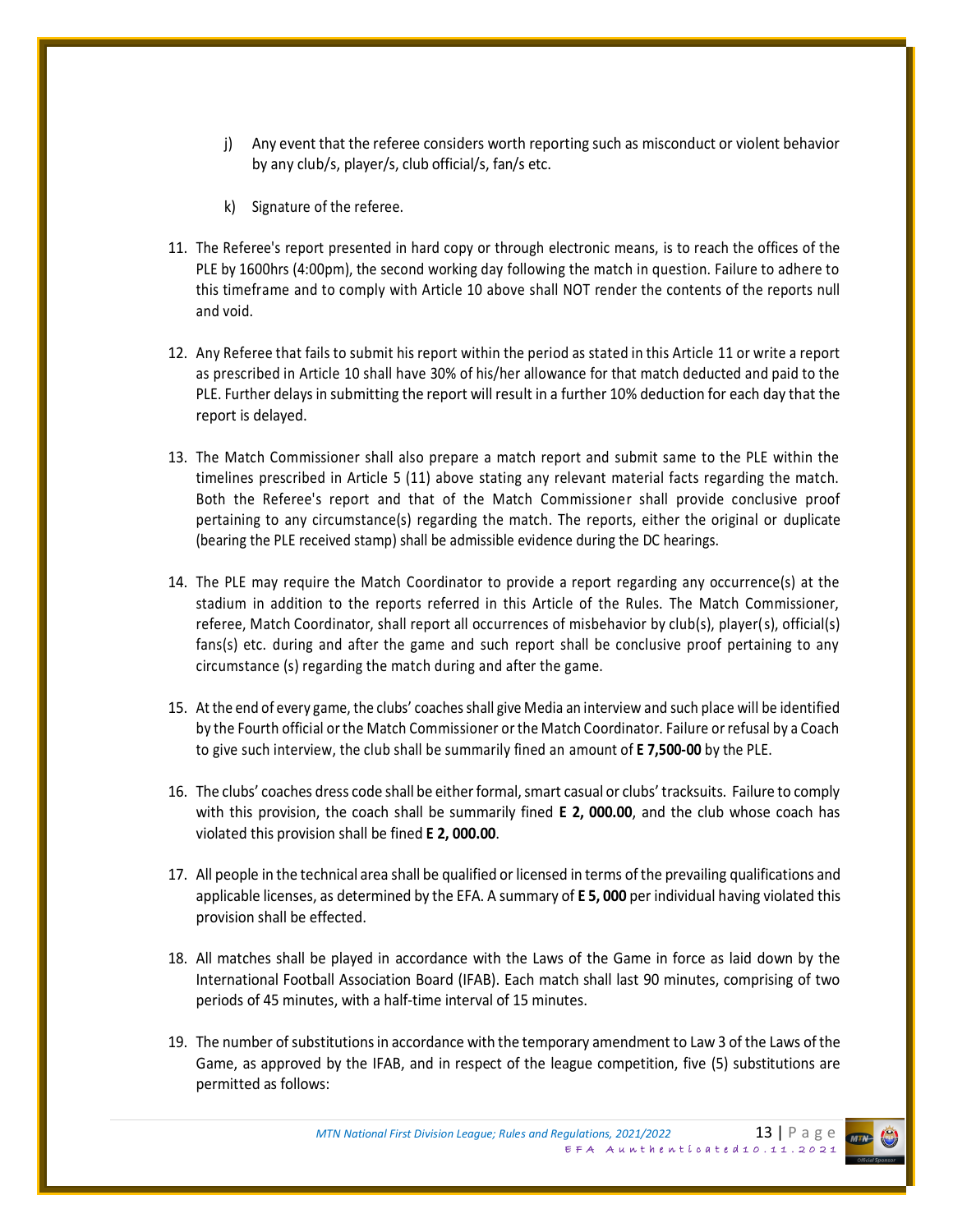- a) During the match, each team:
	- i. May use a maximum of five (5) substitutes;
	- ii. Has a maximum of three (3) substitution opportunities;
	- iii. May additionally make substitutions at half time.
- b) Where both teams make a substitution at the same time, this will count as a used substitution opportunity for each team. The use of return substitutes is not an option for senior competitions.
- 20. If the referee is prevented from carrying out his/her duties, such referee shall be replaced by the fourth official. The same applies for either of the assistant referees if a reserve assistant referee is not appointed. In such a case, a minimum of three match officials are needed to referee the match.

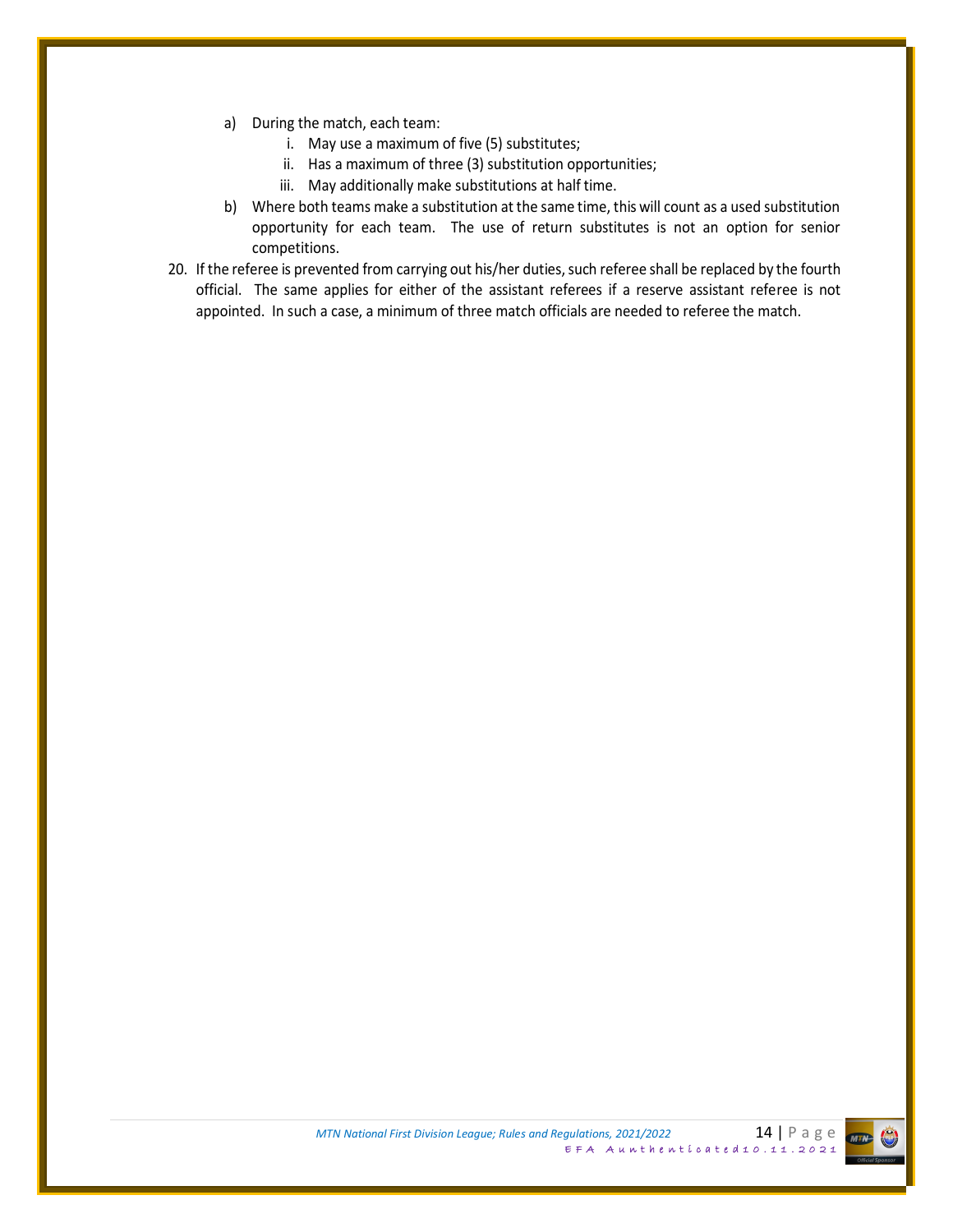#### **Article 6: SERIOUS PLAYER/CLUB MISCONDUCT**

#### **1. DISMISSALS**

- a) Any player dismissed from the field of play by the referee (i.e." red carded" or sent off, including dismissal as a result of two (2) yellow cards awarded in the same match) for the first time in any season shall be suspended from participation in the next one (1) match to be played by his team in any official competition under the auspices of the PLE and this Rule shall duly be affected by any subsequent amendment by FIFA as the case may be. Any club fielding a suspended player shall be summarily fined **E 10, 000.00** by the PLE, and this shall preclude any affected team to lodge a protest in terms of these rules.
- b) For each subsequent occasion that a player is suspended during the same season the period of suspension shall be increased by one (1) match from the suspension previously served.
- c) Any period of suspension or part thereof of which remains outstanding at the end of a season must be served at the start of the following or next season.
- d) The League shall be responsible for keeping all records relating to cautions, dismissals and suspensions shall be publicized and only the League's records shall be considered accurate and binding.
- e) This Rule shall only be applicable to cautions and dismissals that occur in a match forming part of an official competition of the League. For the purposes of this Rule, "official competition" shall not include Charity cup fixtures.
- f) The provisions of Rule 6.1 a) to d), above shall also apply to club officials who are dismissed from the field of play, including the technical area. When under suspension club officials may not enter the confines of the field, including the technical area or official area. The Referee will be the sole judge of what constitutes the technical area in question while the Match Commissioner shall determine what constitutes the official area at any given match.
- g) Where a player or official transfers to a new club during a period of suspension, cautions and dismissals, the counting shall also transfer to the new club from the time when the player or official becomes eligible for the new club.

#### **2. CAUTIONS**

- a) Any player who accumulates three (3) cautions (i.e. "yellow cards") in any season shall be suspended from participation in the next one (1) match to be played by his team in any official competition under the auspices of the PLE.
- b) Where a player receives a red card in a match any yellow card received by the player in that particular match shall not be counted for the purposes of this Rule.
- c) Once the player has served the suspension the player's total number of accumulated cautions will revert to zero (0) and counting will resume again. The cycle of counting of cautions and the resulting suspension may be repeated any number of times in a season.

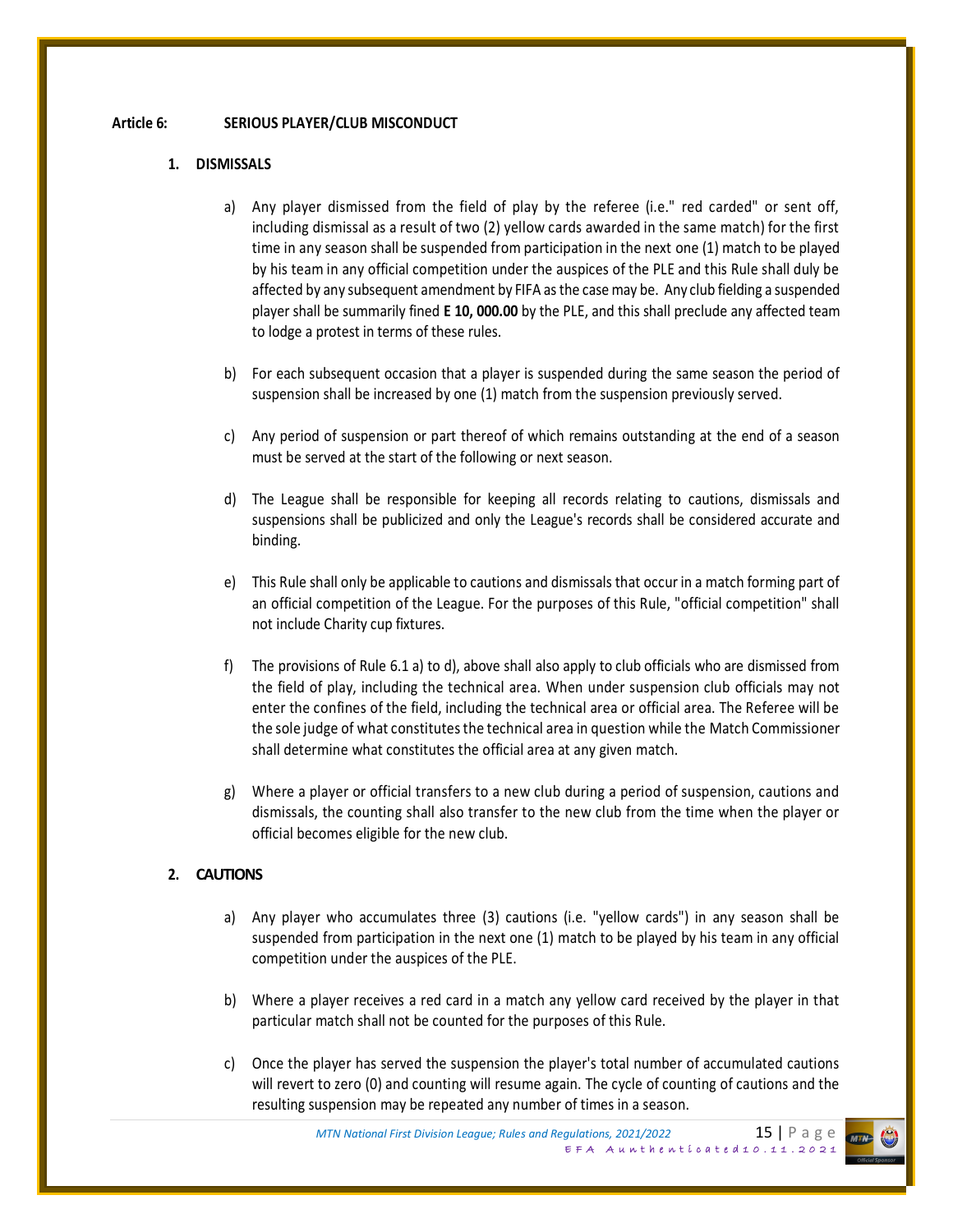- d) Players who have accumulated cautions and are transferred to a new club within the same playing season shall carry over such cautions to the new club.
- e) A player who has received a red card will automatically have his Playing Card withdrawn by the PLE. The officiating referee shall be responsible to collect the player's playing card and submit it to the PLE together with his match report. The playing card will only be returned on completion of the period of suspension to his club upon production of an authentic Bank deposit slip for payment of the retrieval fee of **E 100.00** to the PLE.
- f) It is the responsibility of each club to ensure that all its players are eligible to play in this competition. Any club contravening this rule shall be deemed to have fielded a defaulter.
- g) Notwithstanding any provision in these rules, the PLE reserves the right to charge any player and/or club that contravenes Article 2.9, and if found guilty the offending club shall lose three points and three goals from the total number of points accumulated by the offending club. The offending player may further be suspended up to three months.
- h) Any club fielding a defaulter shall, upon protest by the Opposing team, be found guilty of misconduct and shall be liable to **lose the game forfeiting three points and three goals to the opposing club and shall further be fined not less than E 5, 000.00 (five thousand Emalangeni) payable within 21 days**. The player if found guilty shall be suspended for all matches until he is eligible to play.
- i) All football clubs of the National First Division League must utilize the services of qualified football coaches in terms of the requirements laid down in the Coaching regulations or policy and any circular or directive (which are compulsory and binding) from the EFA on the subject. A club that knowingly utilizes a coach who does not conform to all the licensing requirements shall be liable to a fine of not less than **E 7, 500.00** on the first instance and **a further two (2) match ban without the services of a properly licensed coach, other than the one banned for and further disciplinary action in accordance with this circular and the coaching regulations.**
- j) A repeat of a violation by a club for the second and subsequent times in a season carries a fine of not less than **E 15, 000.00**, a further four (4) match ban without the services of a properly licensed coach other than the one banned and further disciplinary action in accordance with these rules, the coaching policy and a circular on such if applicable.
- k) A club losing the head coach or coach during the course of the season will be given a grace period of one game/match to search for a coach. However, during the grace period, the club must appoint an acting coach, who is a qualified coach in terms of the EFA Coaching Qualifications, whose application to act as a coach for the maximum interim (grace) period, stated in these rules, must have been similarly done as that of the substantive coach (i.e. application for acting with the EFA). After the grace period, failure by the club to have an appropriately licensed coach shall result in the deduction of points from the defaulting team, until the team secures an appropriately licensed coach in terms of these rules.

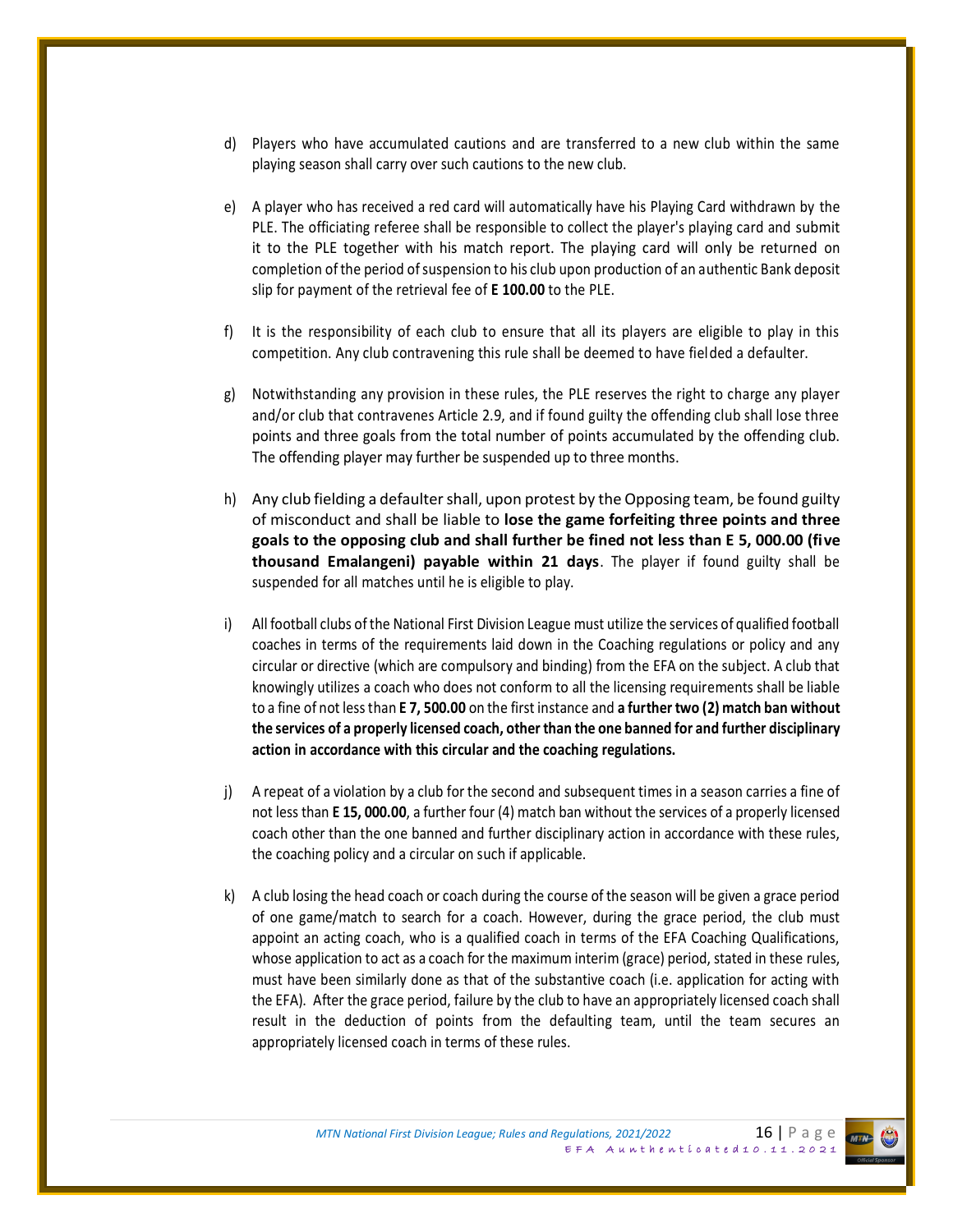- l) In view of the COVID-19 regulations, in particular the implementation of matches during the COVID-19 induced environment, the following scenarios shall apply where a player or member of a team delegation has tested positive:
	- i. As a principle, all COVID-19 positive cases will be isolated or quarantined in terms of the prevailing COVID-19 Protocols, as prescribed by government and/or pertinent health authorities;
	- ii. Where less than five (5) players have tested positive for the coronavirus (COVID-19 positive test), the affected players will be isolated or quarantined in terms of the COVID-19 protocols with the match continuing to play as scheduled;
	- iii. Where at least five players have been discovered to have tested positive for the coronavirus (COVID-19 positive test), the scheduled match shall be postponed and played at a later date, as will be determined by the competition organizers;
	- iv. A positive COVID-19 test for a team delegation member, other than (a) player(s), does not warrant a scheduled match to be postponed, unless it is established that the number of positive tests of such members are at least five (5) and that such members were in close contact with the players and/or team delegation qualifying to enter into Zone 1 and Zone 2 of the match venue.
- m) As a principle and regulation to the list of players for a match the following shall be guidelines to the feature of players for matches:
	- i. The start list must contain a minimum of 14 players and a maximum of 23 players, one of which must be a goalkeeper. If there are fewer than 14 players available, the PLE and/or EFA will consider the matter and may make exceptions on a case by case basis. The 11-first named players must start the match, and the remaining players on the start list are designated as substitutes. All goalkeepers and captains must be identified as such. At least one player must be a goalkeeper, up to a maximum of three, with the number 1 shirt reserved for one of them.
	- ii. If any of the first 11 players (starting players) named on the start list are not able to start the match for any reason, they may be replaced by any of the available substitutes. The replaced player(s) may no longer take part in the match, and the quota of substitute players shall be reduced accordingly. During the match, up to five (5) substitutes may still be replaced.
	- iii. If any of the substitutes named on the start list are not able to be fielded for any reason, the player(s) concerned may not be replaced on the bench by an additional player, which means that the quota of substitutes shall be reduced accordingly. During the match, up to five players may still be replaced.
	- iv. Although no longer eligible to play as a substitute, any injured or ill player (*unless it is COVID-19 related case*) who was removed from the start list may be seated on the substitute's bench, and if so, would then also be eligible for doping control selection.
	- v. No more than 23 people (11 officials and 12 substitutes) shall be allowed to sit on the substitutes' bench. The names of these officials must be indicated on the "Officials on the Substitutes' Bench" form to be provided to the match commissioner and must include, as a minimum, the head coach, medical doctor, COVID-19 compliance officer and team administrator. A suspended player or official will not be allowed to sit on the substitutes' bench.

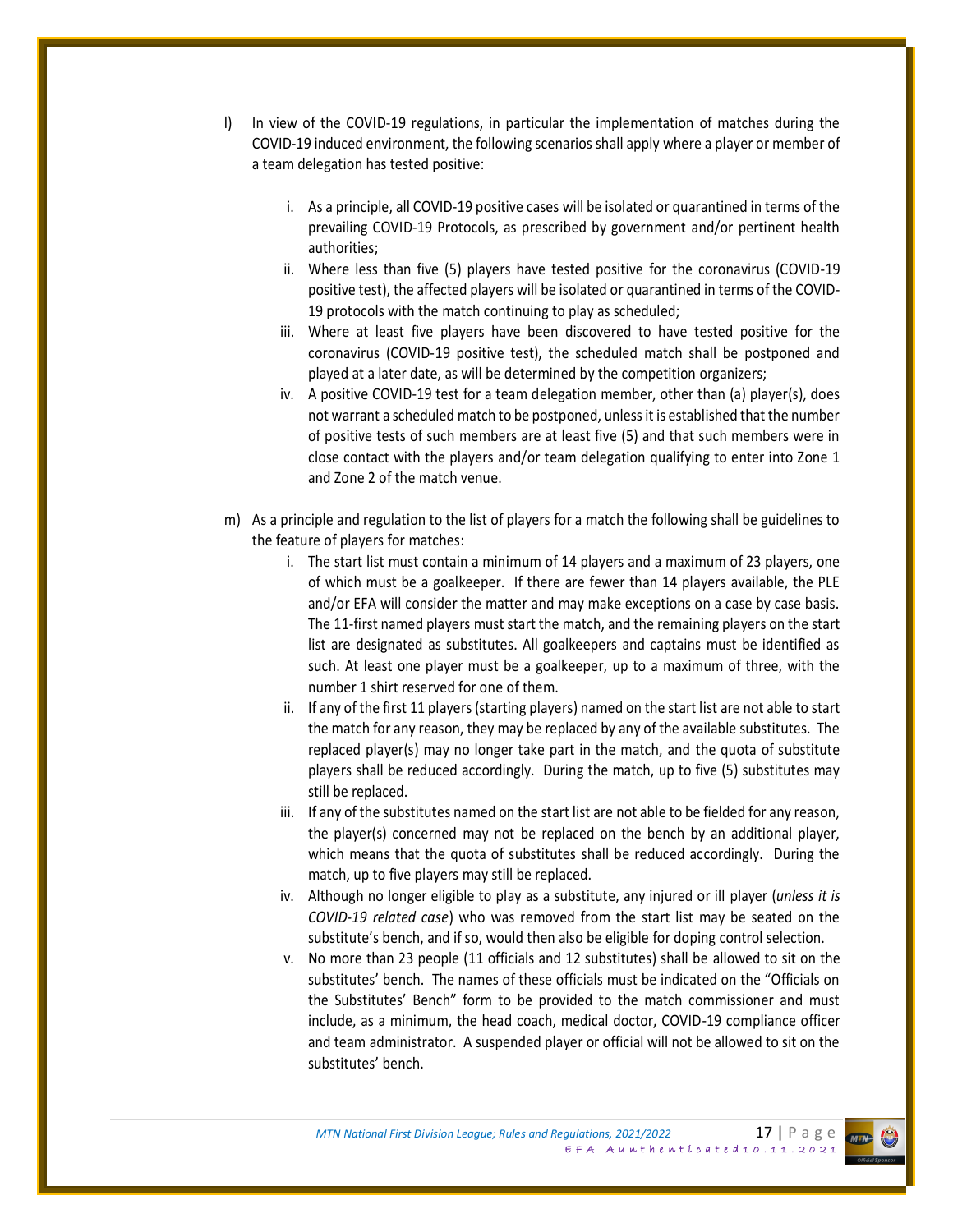#### **Article 7:OTHER UNSPORTING BEHAVIOUR AND VIOLENT MISCONDUCT**

- 1. Any club whose member(s), player(s), official(s) marshal(s) or supporter(s) engage in unsporting or violent misconduct either before, during or after a match shall be liable to punishment. The following offences shall be punishable in the following ways:
	- a) Invading the pitch before, during, and after a game by a supporters), fan(s), a marshal(s) or spectator(s) (unless authorized by official in a final) in celebration of a goal(s) - a summary fine of **E10, 000.00** by the PLE.
	- b) Threatening by conduct or words to assault or attempt to assault a referee, PLE official, player, club official, marshal, supporter, fan, spectator- a minimum fine of **E10, 000.00** and a maximum fine of **E20, 000.00**. In addition, the offending club shall be ordered to compensate the victim for any financial loss incurred due to the assault by the DC.
	- c) Assaulting a referee, PLE official, player, club official, marshal, supporter, fan, spectator or the use of excessive force shall be punished with a fine of not less than **E 20 000-00** by the DC. In addition, the offending club shall be ordered to compensate the victim for any financial loss incurred due to the assault
	- d) Uttering abusive or obscene or derogatory words, spitting or emission of saliva onto any person or directed towards a person - a minimum of **E 5000.00 and a maximum of E 20, 000.00** by the DC. This should also include players where players can incite fans, opposing players and officials, etc.
	- e) Use of provocative or insulting gestures or signals, unbecoming behavior or conspiracy or attempt to act to bring football into disrepute or inciting people to behave in a manner that brings the game of football into disrepute - a minimum of **E 5, 000.00** and a maximum of **E 20,000.00** by the DC.
	- f) Throwing objects of any kind onto the field of play or its surroundings or unto any person(s) thus assaulting or attempting to assault and invading the field of play - a fine of not less than **E10 000.00** by the DC.
	- g) Failure to control fan(s), supporter(s), official(s), marshal(s) a fine not less than **E25,000.00** by the DC.
	- h) Maliciously damaging or attempting to damage property in the stadium a fine of not less than **E 5,000.00**
	- i) Committing any act of violence of whatsoever nature not provided for in these Rules – minimum fine of **E 10,000.00**
	- j) To directly or indirectly interrupt, obstruct or disturb the normal proceedings of a match before, during or after the match – a fine of not less than **E 5,000.00** by the DC
	- **k)** Failing to conduct themselves in an orderly fashion and committing any other act of unsporting behaviour – a minimum fine of **E 7,500.00.**

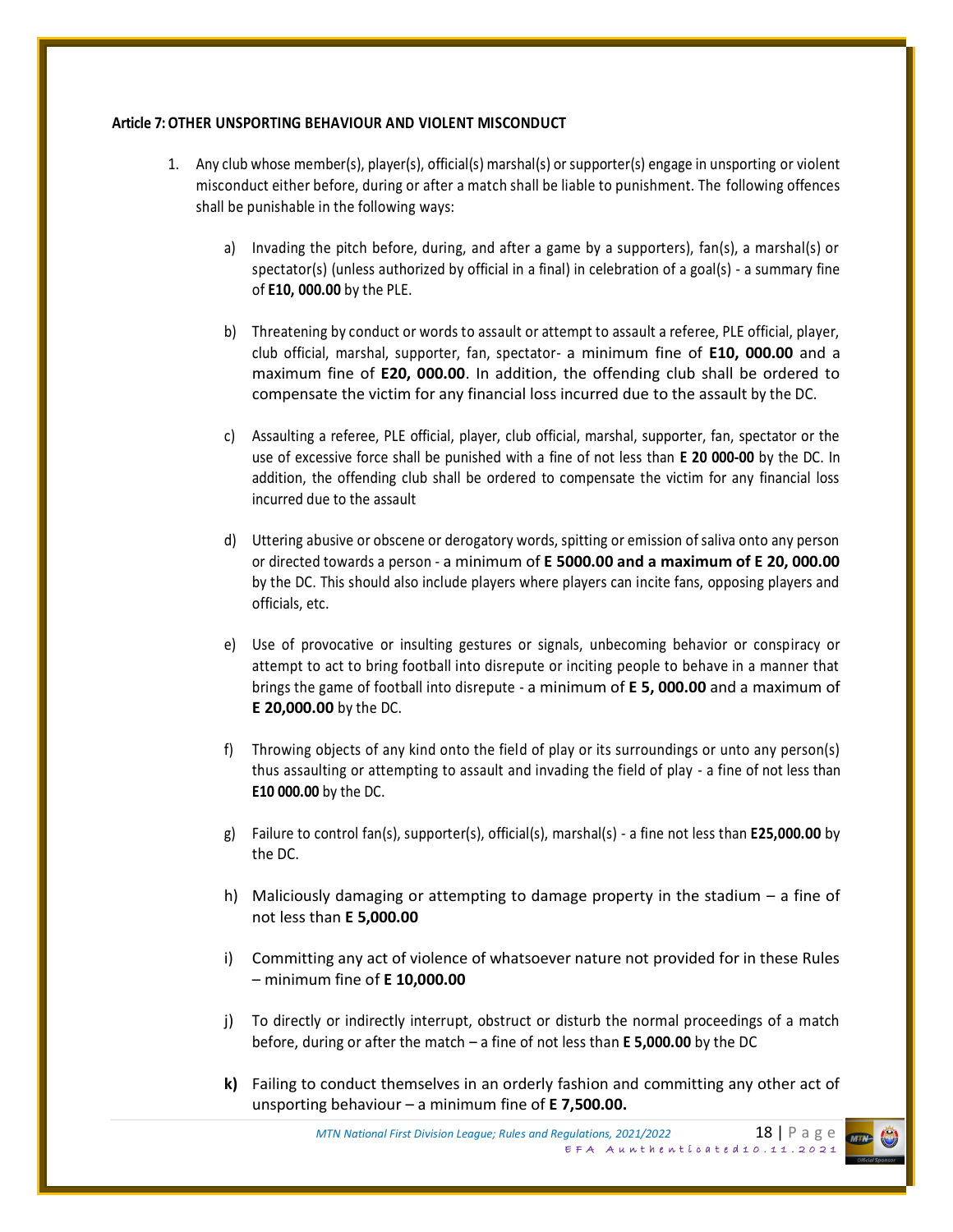- **l)** Refusal to adhere to any directives of the Executive Committee summary fine of **E 5,000.00.**
- m) Failure to comply with any of the regulations set out in the COVID-19 Regulations and COVID-19 protocols shall be punishable by a summary fine not exceeding **E 5,000.00** depending on the severity of the breach.
- 2. Notwithstanding, the provisions of Article 7 (1) above, the PLE reserves the right to charge any player, official, marshal, supporter, fan, spectator positively identified by the Referee or Match Commissioner or PLE Official to have contravened any of Article 7(1) and if found guilty he/shall be punished in accordance with the EFA Statutes and/or the EFA rules and regulations or the EFA Disciplinary Code.
- 3. Member(s), player(s), official(s), supporter(s), fan(s), and spectator(s) shall include the following:
	- a) Any person wearing articles of a colour commonly associated with the colour of the offending club, e.g. scarf, badge, etc., and/or,
	- b) Any person who is seated at a stand or section of a stadium that is occupied by the followers of the offending club when the offence is committed and/or,
	- c) Any person known to the PLE Official to be a member, player, marshal, official, supporter or fan of one of the clubs and/or,
	- d) Any person who commits the offence in furtherance or support of the offending club's interest or favour.
- 4. Clubs are expected to post marshals in the stands to control their crowds and the marshals should police the proceedings and submit any offender to the police for criminal prosecution if they misbehave. Such incidents must be brought to the attention of the PLE official to serve as a mitigating factor in the case that the club is charged for misbehavior of its supporters, fans or members.
- 5. Use of any substance that is alien to, or is foreign to, a football field or stadium is not allowed, and:
	- a) It shall be an offence for a club, if its supporters, fans, officials and players, are seen using any substance that is alien to, or is foreign to, a football field or stadium. Any club identified by the Referee/Match Commissioner or the League representative committing this offence shall be summarily fined an amount of **E 5,000.00** by the PLE.
	- b) The Referee's report/Match Commissioner/ Stadium representative's report shall provide conclusive proof regarding the use of substance as outlined in Article 7 (5) (a) above.
- 6. If a club appears before the DC for a second time on the similar charges of violence and if found guilty, the DC shall double the fine. Further to that a club shall lose three (3) points.
- 7. The PLE shall provide copies of the EFA Statutes to the members of the DC.

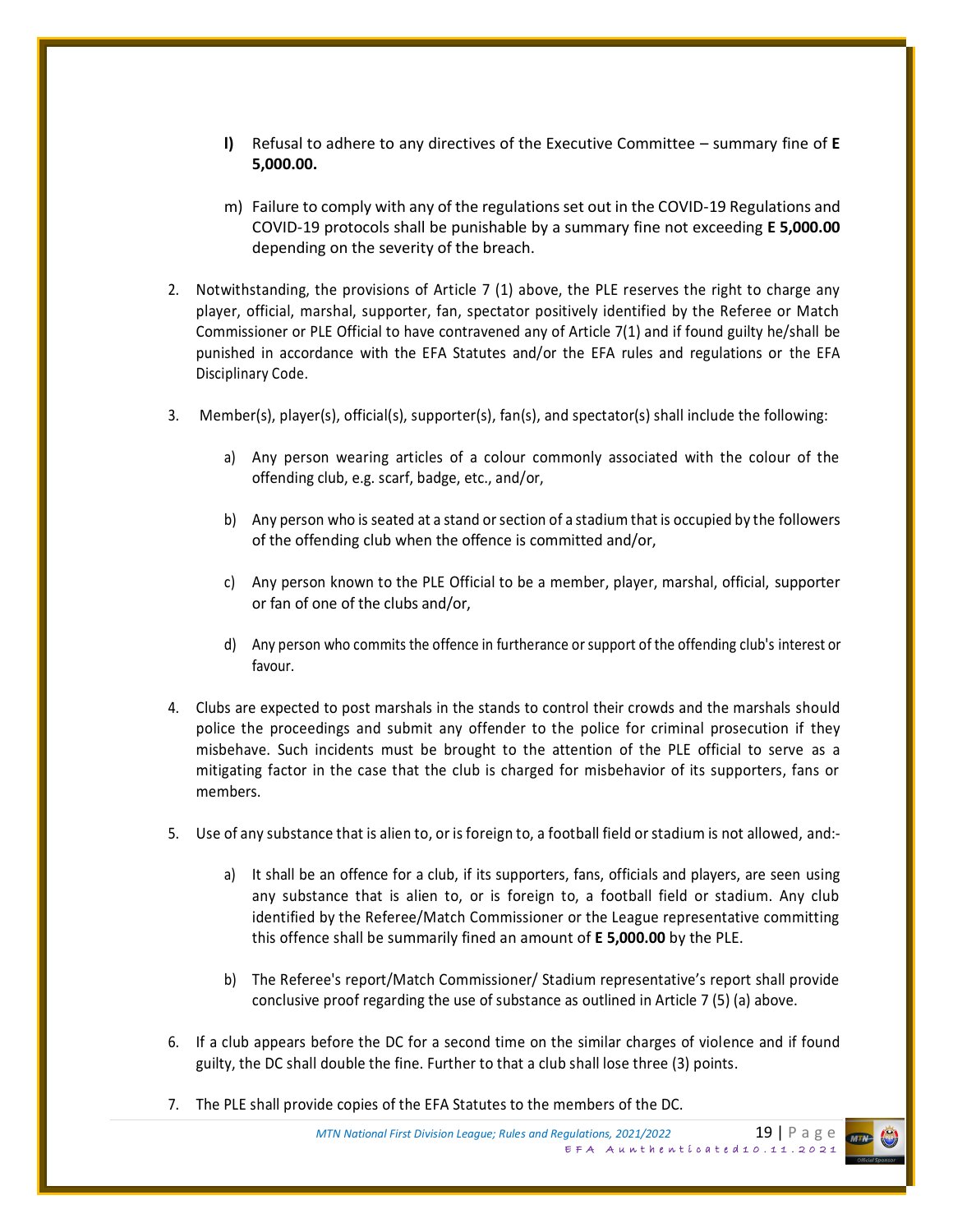- 8. The DC shall have power to sit over a case even if the other party is not represented if the DC is satisfied that such party was informed of the date, time and venue of the hearing. The decision of the DC shall be binding to all parties concerned herein.
- 9. In the event that a party has been properly served with the notice to sit for a hearing, and the matter has to be postponed due to the party's unavailability, the DC may order the said party to pay the costs related to the postponement of the case. Such hence proof of payment produced before the sitting.

### **Article 8: POWERS OF THE DISCIPLINARY COMMITTEE**

- 1. Notwithstanding the above-mentioned disciplinary procedures, the DC shall have the liberty to use the disciplinary measures as outlined in the Rules and Regulations of the Statutes of the EFA.
- 2. Where these Rules do not prescribe any sentence for any transgression, misconduct or unsporting behavior, the DC shall exercise its discretion in meting out an appropriate fine or such other sentence as provided in the PLE and/or EFA Constitution. The amount of fine in such instances shall not be less than **E 5,000.00**.

### **Article 9: SPONSORSHIP TERMS AND COMMERCIAL RIGHTS**

- 1. As a principle, EFA, in conformity with the EFA Statutes is the original owner of all rights emanating from all competitions in its territory, as a collective whole, as well as from any other related events coming under its jurisdiction, without any restrictions as to content, time, place and law. These rights include, among others, all kinds of financial rights, audiovisual and radio recording, reproduction and broadcasting rights, multimedia rights, marketing and promotional rights incorporeal rights (such as those pertaining to emblems) as well as rights arising under copyright law whether currently existing or created in the future, subject to any provision as set forth in specific regulations.
- 2. All participating football clubs must comply with the Media and Marketing regulations, including sponsorship terms and they must ensure that their members, officials, players, delegates and other applicable third parties also comply with these regulations.
- 3. All participating clubs shall wear outfits or soccer jerseys with the appropriate markings of the MTN logo on one sleeve of the soccer jerseys and on the shorts during all matches of this league competition. The badges shall be those designed and specified by MTN, and obtainable from the PLE Office in Mbabane.
- 4. Any club(s) that contravenes Article 9 (1) hereinabove shall be liable to a sanction of a Summary Fine in the amount of **E 5,000.00**.
- 5. All participating clubs shall avail any of their members/players to MTN for advertising Campaigns at no cost to the MTN Group. The use of players from the National First Division League by the sponsor for advertising purposes shall be negotiated via the PLE office on a case by case basis.
- 6. No club shall have direct communication with the sponsor for whatever reason. Any breach of this rule shall be punishable with a fine of not less than **E 20, 000.00**.

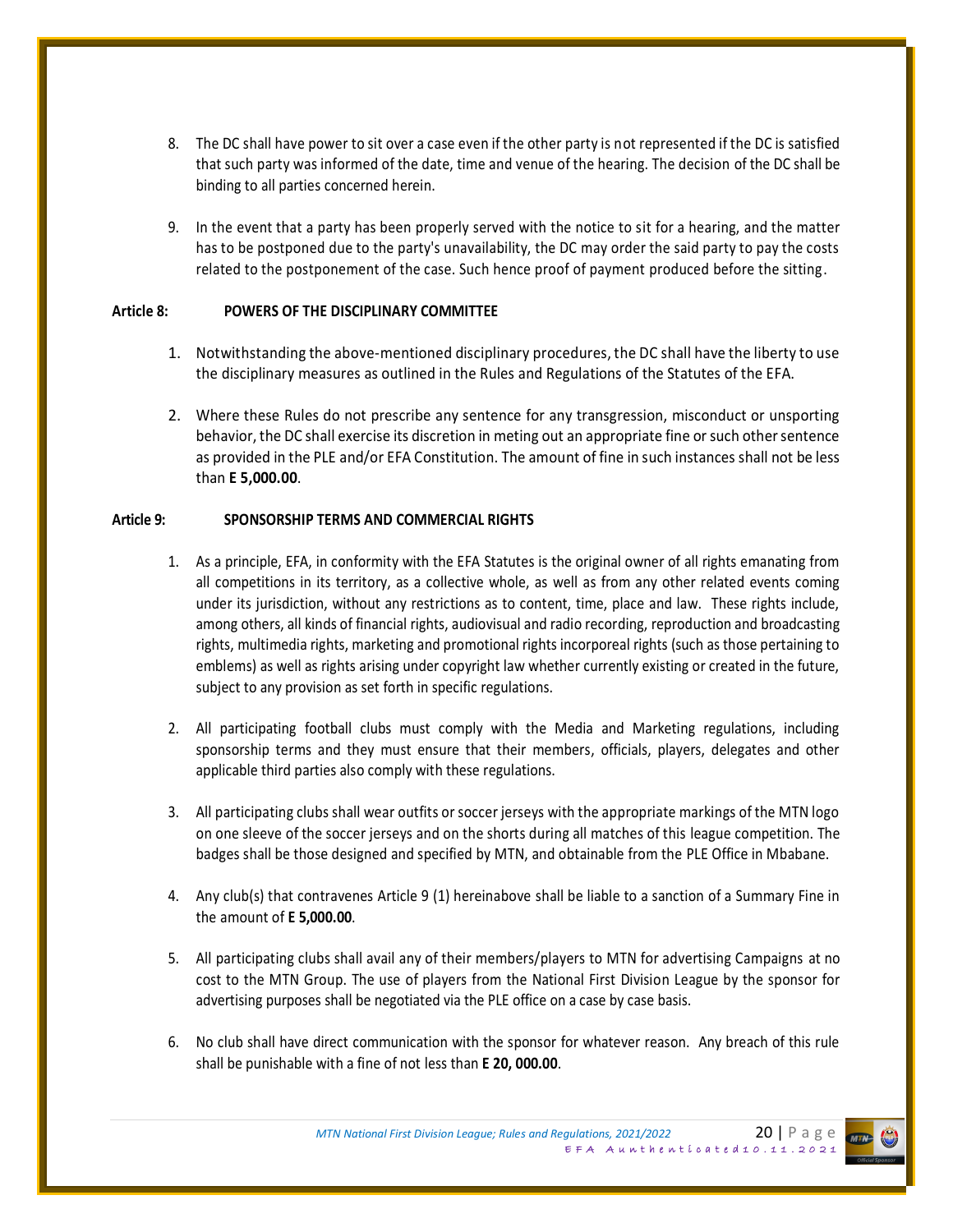#### **Article 10: PROTESTS, APPEALS AND FEES**

- 1. Clubs shall submit duly completed team list in eight (8) duplicates to the match officials on arrival at the match venue or stadium prior to the start of play, as regulated in these rules. Such list shall include:
	- a) The full names of Eleven (11) players starting the match;
	- b) The full names of Seven (7) substitutes which may be utilized during the match;
	- c) The full names-of seven (7) club officials positioned in the technical areas for the match.
- 2. Any protest involving defaulters shall duly be made immediately after inspection of both teams at the dressing rooms or such other allocated point of inspection in terms of these rules otherwise the protest shall be rendered null and void.
- 3. Any other protest shall be lodged with the referee at the time when it occurs; otherwise it shall be null and void. A decision taken by the referee during the course of the match shall not be subject to protest.
- 4. Both captains and the referee must sign the protest for acknowledgement. Should any captain refuse to sign the protest, the Referee and/or the Match Commissioner shall indicate that in his/their report(s).
- 5. Club captains shall not refuse to sign a protest lodged by another club. Offending clubs shall be summarily fined an amount of **E5, 000.00** by the PLE.
- 6. Confirmation of a protest in writing plus supporting evidence in duplicate must reach the PLE office **WITHIN TWO WORKING DAYS,** excluding Saturdays, Sundays and Public Holidays, after the match otherwise it shall be null and void. A bank stamped deposit slip for a **NON-REFUNDABLE PROTEST FEE** of **E 2 000-00**  shall accompany the confirmation. The team that loses the protest shall be required to pay costs of the sitting as calculated by the PLE**.** A protesting club that fails to confirm its protest or abandons it shall be summarily fined **E 2, 500.00** by the PLE.
- 7. Upon receipt of a protest, the PLE shall charge the offending party with committing the offence complained about and institute *a* disciplinary hearing as soon as possible, wherein the said protest shall be tabled before the DC for determination. The protesting club bears the onus to prove its case.
- 8. **The DC shall dismiss the protest if it is deemed frivolous or vexatious on the face of it, failing which the Disciplinary hearing shall proceed.**
- 9. The protesting club shall have the right to appeal against the decision of the DC not to entertain the protest or dismiss the protest in terms of these Rules.
- 10. The protesting club shall have the right to be presented and give evidence before the Disciplinary Committee hearing the charge/s against the offending party. The Premier League of Eswatini may subpoena any party under its jurisdiction and/or request the EFA to subpoena such person to give evidence or produce any book, paper or document at the hearing. The protesting club and the offending party shall have the right of appeal to the EFA Appeals Committee against any decision of the Disciplinary Committee.

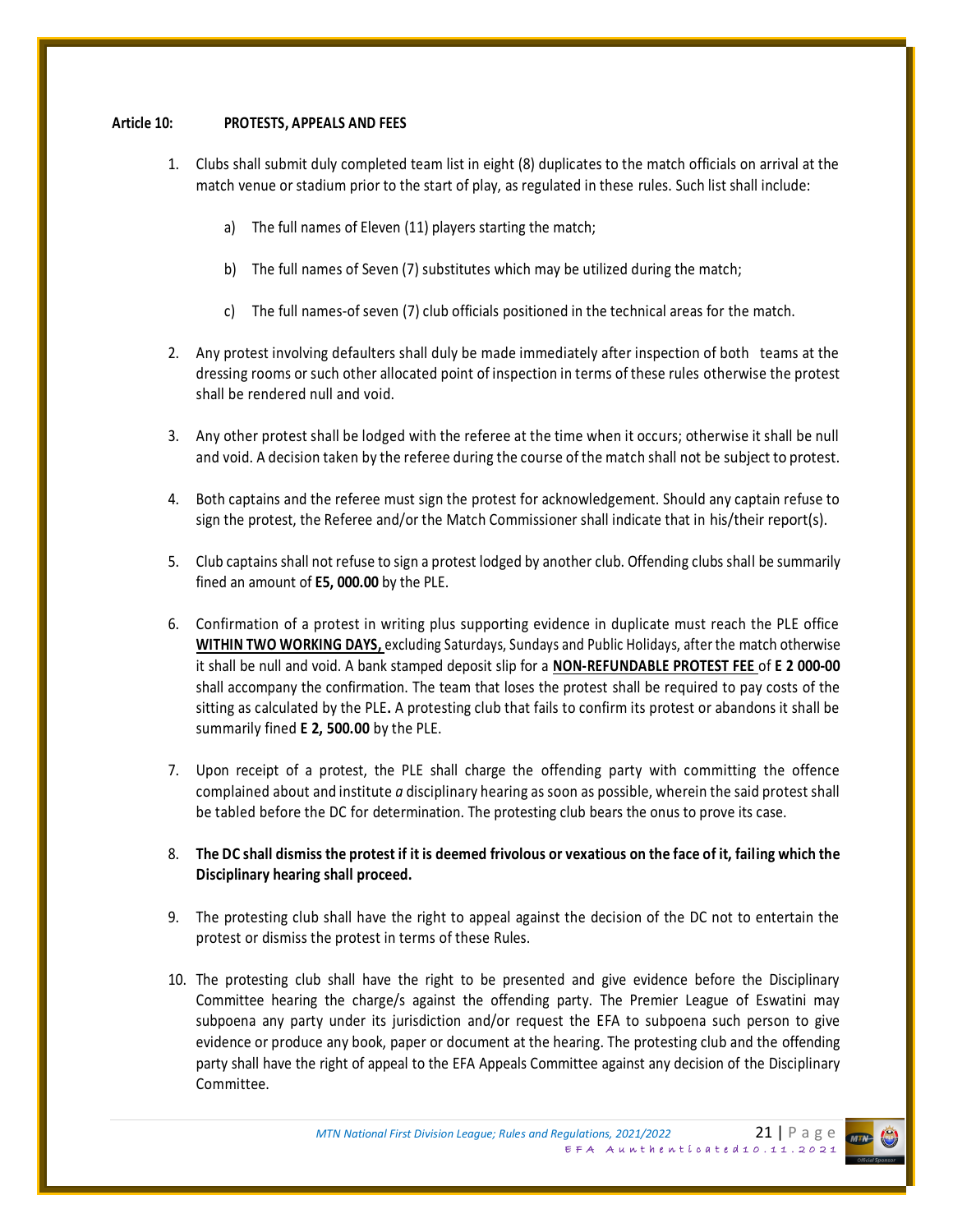- 11. A club may be represented by a person of their choice as per the FIFA and EFA statutes or regulations, provided the representative is not a former employee of the organization or if a former employee, he/she must have been at least three years out of the employment of the organization.
- 12. In the event that a party has been properly served with the notice to sit for a hearing and the matter has to be postponed due to the party's unavailability, the DC is empowered to order the said party to pay the costs related to the postponement of the case; that includes the sitting and travelling allowances of all concerned or in the event a club requests for postponement.
	- a) Such costs shall be calculated by the office and shall be payable to the office within seven (7) calendar days unless the next sitting has been set within a period less than the 7 days where the payment shall be made before the next sitting.
	- b) In the event the party having requested for the postponement fails to pay within the stipulated timeframe the case shall proceed with the club fined not less than E2,000.00 in addition to the costs in question.
- 13. A club which shall need to produce evidence from the office or any other EFA Member shall do so through the office and shall request such in writing.
- 14. Any club that has been found guilty shall pay all costs of the hearing (*e.g. DC sitting, prosecutors, their travelling expenses, half protest fee over and above the fine imposed*).
- 15. Any club that is not satisfied with the decision of the DC shall have the right to appeal. An appeal shall be made to the EFA Appeals Committee within **FIVE WORKING DAYS** after the written verdict of the DC; otherwise it shall be null and void. A non-refundable fee amounting to **E 2, 000.00** must accompany the appeal.
- *16. Complaints shall not be treated as a protest nor shall it warrant for a hearing as it assists administration as they manage the competition.*

#### **Article 11: LEAGUE POSITIONS, RELEGATION AND PROMOTION OF CLUBS**

- 1. The number of points accumulated at the end of the second round shall determine positions in this competition. The final and officially completed log shall be binding on all clubs and officials, and will be used for the purpose of resolving disputes that should arise due to any unforeseen circumstances. A copy of the final and complete log shall be sent to all clubs by the PLE.
- 2. The football club accumulating the most points on completion of the league shall be declared the winner.
- 3. In the case of failure of 2 above, positions in the log will be determined by the head to head encounter(s) on the tying teams.
	- a) The head-to-head rule has as an inherent rule, the away-goal-rule. In the away-goalrule, the team that has scored more goals "away from home" wins, if the total number of goals scored by each team are otherwise equal. This away-goal-rule shall also be

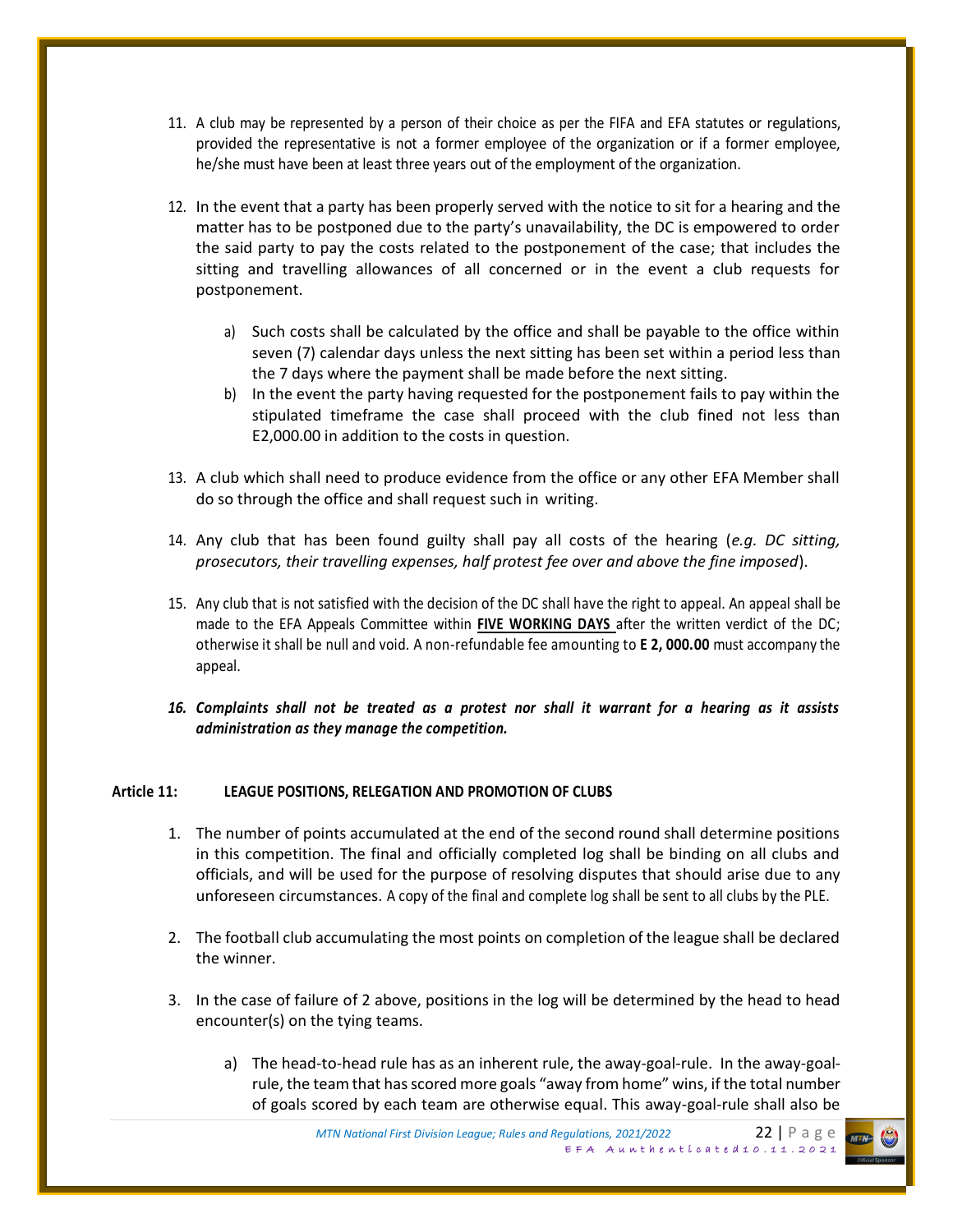utilized in the determination of the log standings under the head-to-head rule at any point of the procession of the league matches, irrespective of whether the league has finished or not or the teams tying on points have played a single match.

- 4. In the case of the failure of 2 and 3, the positions on the log will be determined by the best goal difference.
- 5. If 2, 3 and 4 are not decisive, the club having scored the most goals shall be declared the winner.
- 6. If 2, 3, 4 and 5 fail to produce a clear position, and then a play-off match which shall proceed straight to penalties, if the game ends in a draw in regulation time (*90 minutes*) shall be played by the contesting clubs to determine the winner at a neutral venue.
- 7. The **six (6)** clubs that have the least number of points on completion of the league and/or positioned ninth (9<sup>th</sup>), tenth (10<sup>th</sup>), eleventh (11<sup>th</sup>), twelfth (12<sup>th</sup>), thirteenth (13<sup>th</sup>) and fourteenth (14<sup>th</sup>) in the final log standing, shall be relegated from the National First Division League to the Regional Super Leagues and the clubs finishing in the top **two (2)** positions of the MTN National First Division League shall be promoted to the Premier League Division. In determining the clubs to be relegated the format provided in Article 11(3), 11(4), 11(5), 11(6) herein shall be used.

### **Article 12: PROVISIONS**

The provisions of Article 11 and any other provisions related, is subject to any amendments and/or directives or decisions on the structure of the League as may be pronounced by the PLE or EFA, where applicable.

#### **Article 13: PRESS STATEMENTS AND REPORTS**

- 1. Each club shall be responsible for advertising its matches through the media. Clubs shall furnish the PLE with the name, addresses, E-mail, telephone and fax numbers, of the person who shall act in this capacity.
- 2. The PLE Chief Executive Officer shall be entitled to publish in the press, or in any other media, reports of activities related to the PLE League.
- 3. Clubs, officials, supporters, fans shall not publish or make statements that may bring the sponsors, the PLE and all its Sub-Committees into disrepute. Anyone or any club that commits this offence shall be brought before the DC for disciplinary action, and if found guilty, the person's) and/or the club(s) shall be fined an amount not exceeding **E 10 000-00** by the DC.
- 4. A club shall release the coach and the captain to attend a compulsory pre and post-match interview at a venue determined by the league. Failure to attend by anyone of the two individuals shall attract a summary fine of **E 2,500.00** per incident, which shall be paid by the club. The fine shall increase by sum of **E 2,500.00**, for each repeated transgression by the offender.

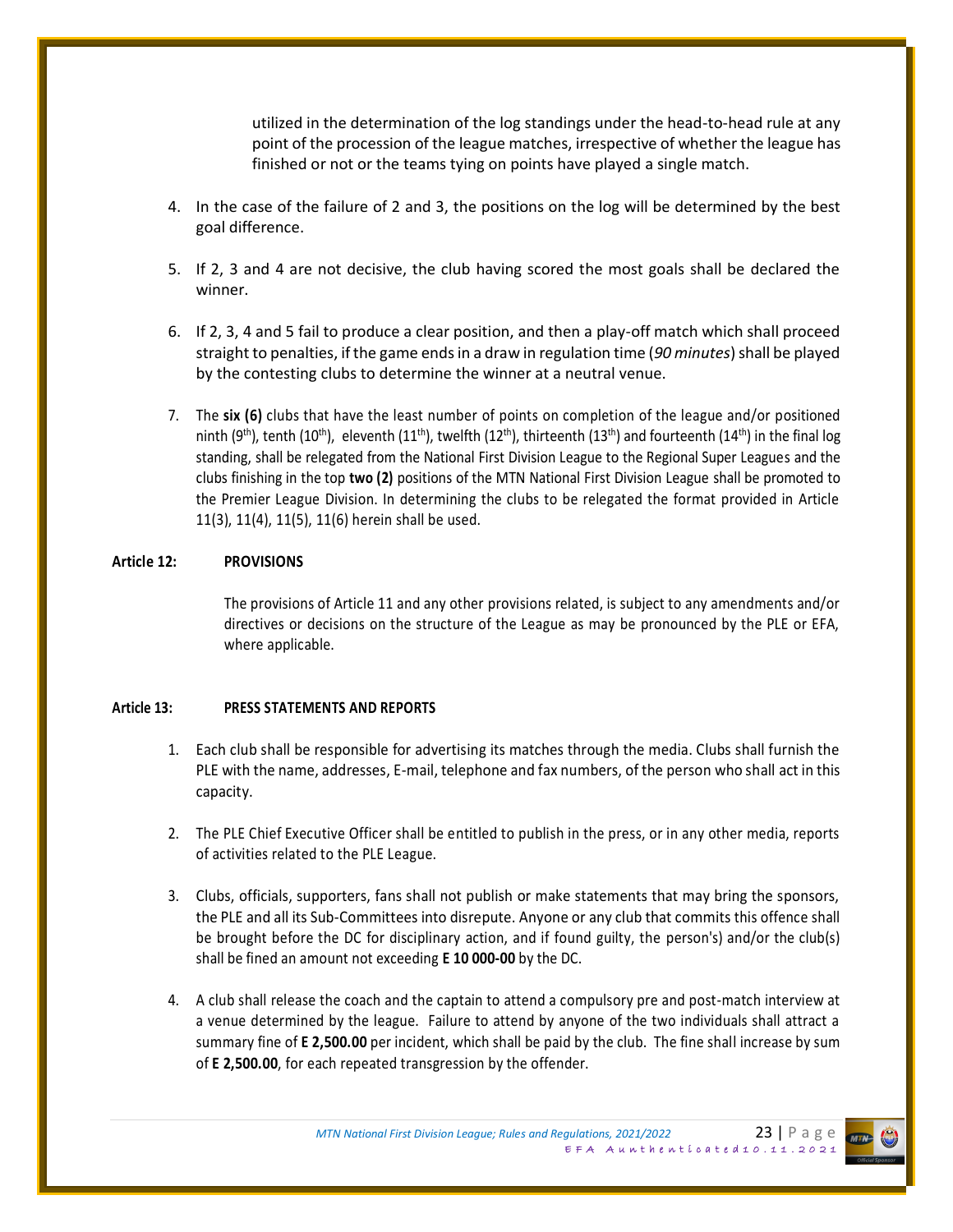### **Article 14: CLUB LICENSING AND COACH LICENSING**

### **1. Principle**

As a principle, all football clubs of the Premier league must conform to the Club Licensing and Coach Licensing Regulations requirements to participate in the 2021/2022 Football Season competitions.

- 2. All Club Licensing application, registration, implementation, monitoring and sanctioning shall be done exclusively by the EFA in terms of the prevailing regulations for Club Licensing in line with the requirements of the CAF Club Licensing System. The PLE may decide to have additional requirements aimed at enhancing the professionalization of clubs and competitions under its auspices.
- 3. All football clubs of the Premier League must utilize the services of qualified football coaches in terms of the requirements laid down in these rules, the Coaching regulations or policy and any circular or directive (*which are compulsory and binding*) from the EFA on the subject.
- 4. **Applicable Coaching Licenses for Premier League in the 2021/2022 football season**
	- a. All Coaches of the NFDL Football Clubs, shall possess, **as a minimum requirement, the following:**
		- i. **All Head Coaches must possess the CAF B license or CAF C license and must be members of the EFA (***through the recognized Coaches Association***),** to qualify to be licensed and sit in the Technical Area (*bench*) during a football club's official competitions matches for the 2021/2022 football season.
		- ii. **All Assistant Coaches must possess the CAF C license and must be members of the EFA (***through the recognized Coaches Association***),** to qualify to be licensed and sit in the Technical Area (*bench*) during a football club's official competitions matches for the 2021/2022 football season.
		- iii. Fitness and goalkeeper coaches should possess, as a minimum, basic certificates in physical conditioning or fitness coaching and goalkeeping respectively.
- b. All Coaches, irrespective of whether they are Head Coaches, Assistant Coaches, Fitness Coaches or Goalkeeper Coaches shall submit the valid Coach License Cards (*Card with License Number*) in the name of the football club in question (*attained from the EFA in terms of the applicable coaching regulations or directives and payment of a E50.00 license fee with the EFA*), at the card checking point of the team/club, as is the case for team players. It is therefore a must, that all coaches shall carry their Valid License Cards to their club's respective matches.
	- i. For the 2021/2022 season; Coaches or football clubs/teams whose Assistant Coaches have not yet attained the minimum CAF C License may be allowed to coach on condition they fulfill the following exclusive criteria:
		- 1. The coach is attending or in an ongoing CAF C License; or

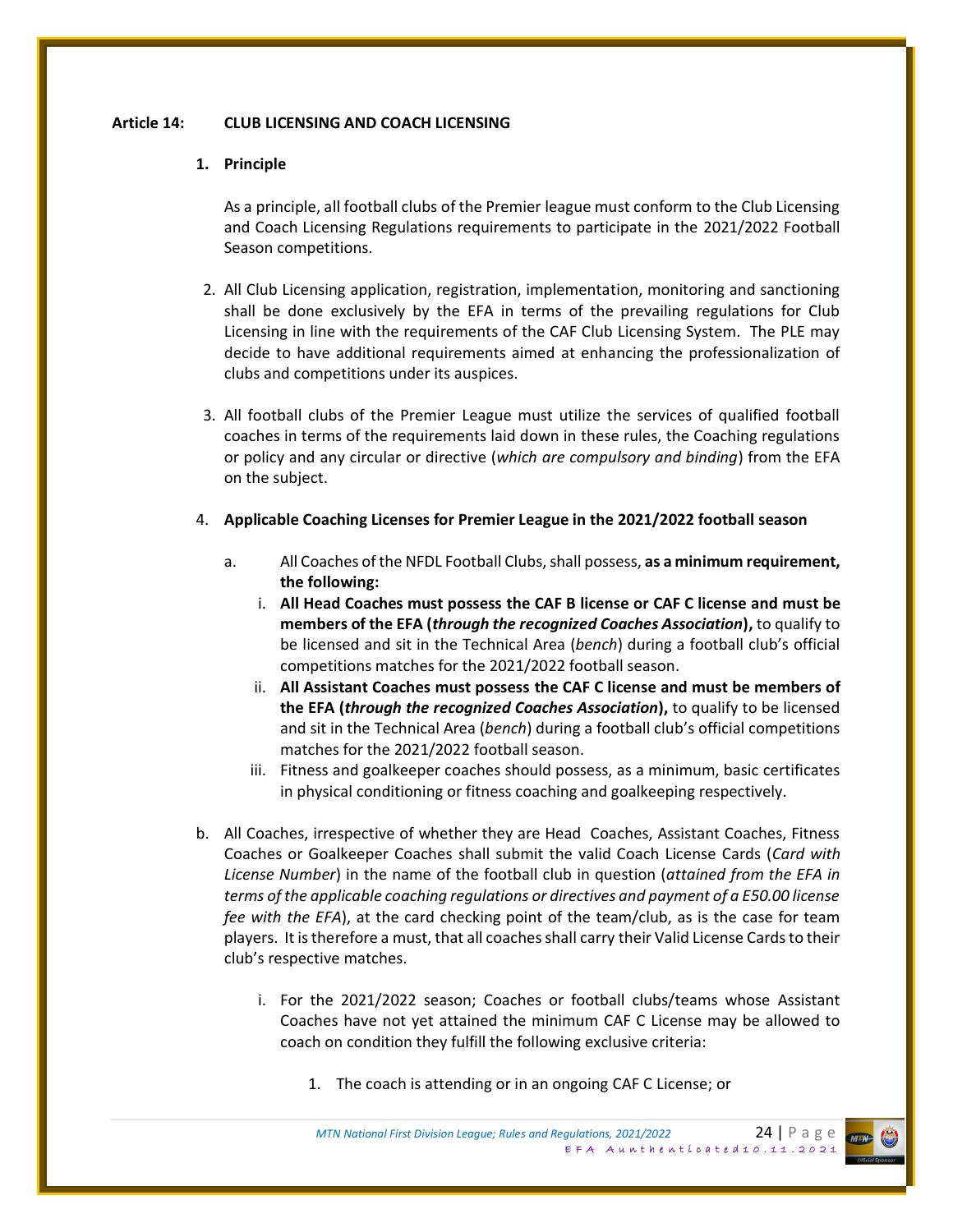- 2. The coach has submitted his/her registration to the EFA Technical Director for training towards the attainment of the CAF C License with proof of payment for the course fees, in possession of both the club and coach. A receipt of payment generated from the EFA Finance Office is the authentic proof of payment.
- ii. Upon satisfaction of the above requirements, coaches shall be accorded Provisional Licenses to coach as student coaches; licenses which are also attainable from the EFA Licensing department upon payment of E50.00 license fee.
	- iii. Names submitted for the purposes of training towards the minimum required license must have been received by the EFA and approved (*with a license card*) before the first match of the club in the current season or the match for which the coach has been engaged to coach the club (*in the case of newly hired or engaged coaches or those coaches engaged in the middle of the season or competition*), at the latest.
- c. Failure by both the club and the coach to conform to these directives shall deprive the club from having the service of its coach at the technical bench and attract further sanctions for any match the club plays without a qualified licensed coach, or presence of an ineligible coach, sanctions which are articulated in this article. The same applies to the coach in question.
- d. Coaches that do not conform to all of the above-mentioned requirements (*i.e. all the provisions of article 14 (1-4) in full, shall be ineligible*) and that such ineligible coaches and the club/team that will utilize such coaches or violate the provisions of these rules shall be sanctioned in terms of these rules and any other sets of regulations and directives as they relate to the subject.

### **5. Membership of coaches with the EFA**

- a. As a principle, all coaches practicing as coaches of clubs or teams, irrespective of whether they are student coaches, in competitions under the territory of the EFA, must be members of the EFA.
- b. All coaches are therefore expected to have been fully paid up members of the EFA, through the Eswatini Football Coaches Association (EFCA) at the instance of the registration of the coach for the 2021/2022 season and License Card (*Coaching License*).
- c. In view of the fact that a body or an organization for coaches, recognized and in membership with the EFA already exists, in the frame of the Eswatini Football Coaches Association (EFCA), coaches must have subscribed and be up-to-date with their subscriptions or membership by the effective date. The registry of coaches with the EFCA shall provide proof of the status quo on the membership database of coaches in the country.

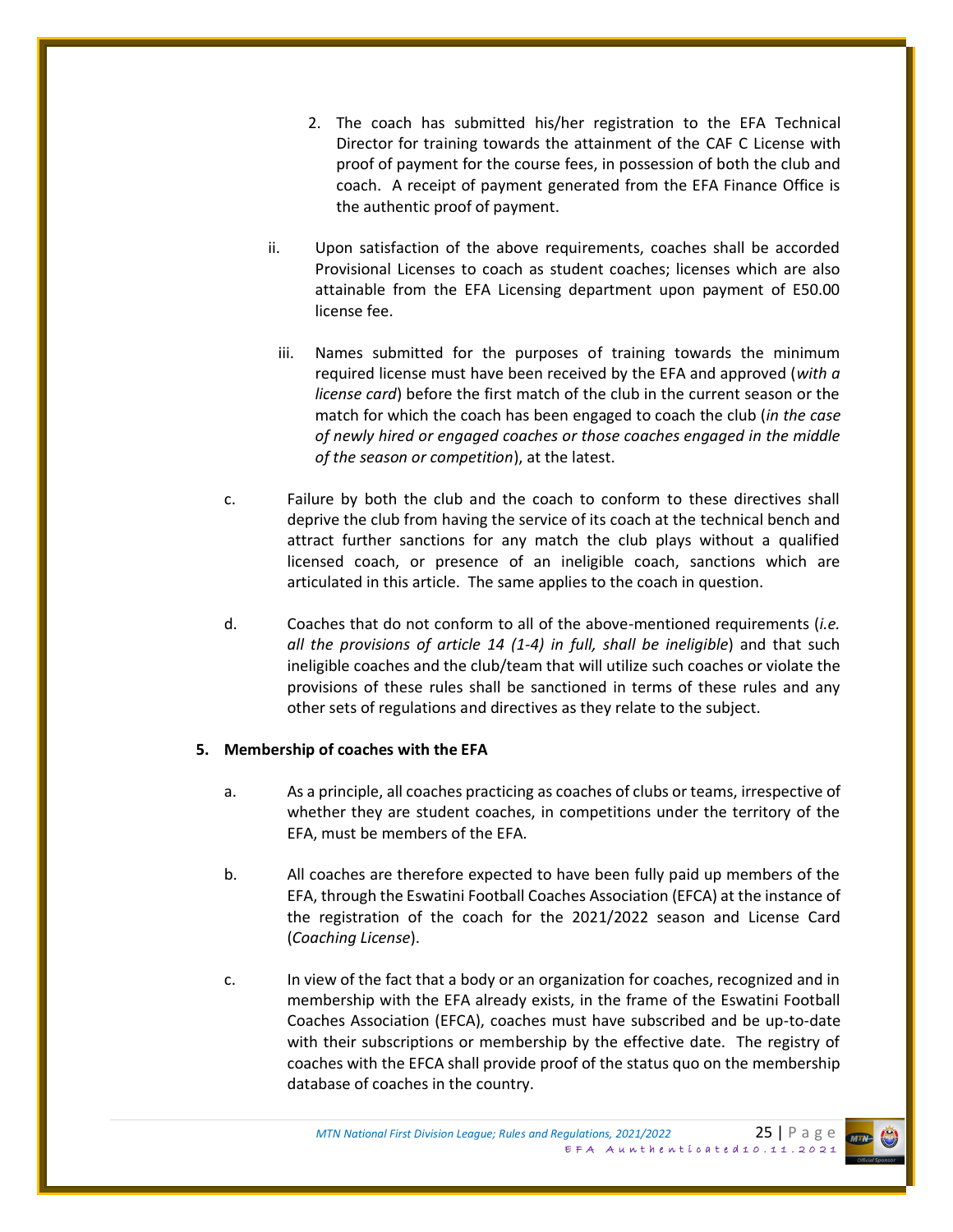d. Coaches who shall be found not to have conformed to this requirement shall not be allowed to sit in their Technical Areas or specific areas in the vicinity of the field of play during their respective clubs' official matches, until the requirement has been met in full. Coaches are liable to further sanctions as may be determined by these rules and/or the Coaching Regulations and Policy and/or disciplinary body of the EFA in view of the EFA, CAF and FIFA statutes, regulations, directives and disciplinary code as they relate to this subject.

### 6. **Restriction of coaches and ban from the team's Technical Area at the match venue**

- a. In principle, the Technical Area is under the control of the Head Coach and only the Head Coach and/or his/her assistant(s) are allowed to make movements or coaching gestures around the Technical Area in line with the Laws of the Game and in pursuit of their professional work.
- b. All other personnel, that is, medical attendants, players and other officials and support staff are not allowed to make any movements, unless specifically required to do so in conformity to the Laws of the Game, i.e. players required to warm-up; or medical assistants requested by the referee or match officials to attend to an injury; or officials required to perform a specific function by the referee or match officials in pursuit of the Laws of the Game.
- c. No coach and/or his/her assistants who have been banned shall be allowed to sit in the Technical Area or be allowed to make movements or sit in specific areas of the match venue. In this view a coach who has been banned from coaching his club in a particular match shall sit in the general stands.
- d. A suspended coach shall not sit in the VIP areas of the match venue or any other areas dedicated for such in venues without such demarcations.
- e. A coach sitting in the general stands shall not be expected to be seen to make coaching gestures and/or shouting or communicating instructions to his technical bench or team in the field of play. The coach shall further not be allowed into the dressing rooms or an area designated for such at half-time or access to the team at the instance of any recess provided in terms of the Laws of the Game.
- f. Executive Committee members of EFA, EFA member associations (*with the exception of the coaches association*) and leagues; full-time employees of EFA, member associations and leagues shall not be allowed to practice as coaches for football clubs, even if they qualify. No license shall be granted to them.

### 7. **Requirements for Foreign Coaches**

a. As a principle, all foreign coaches who are sought or who wish to practice coaching in the country at the level of the Premier League shall be expected to possess the minimum of a CAF B License.

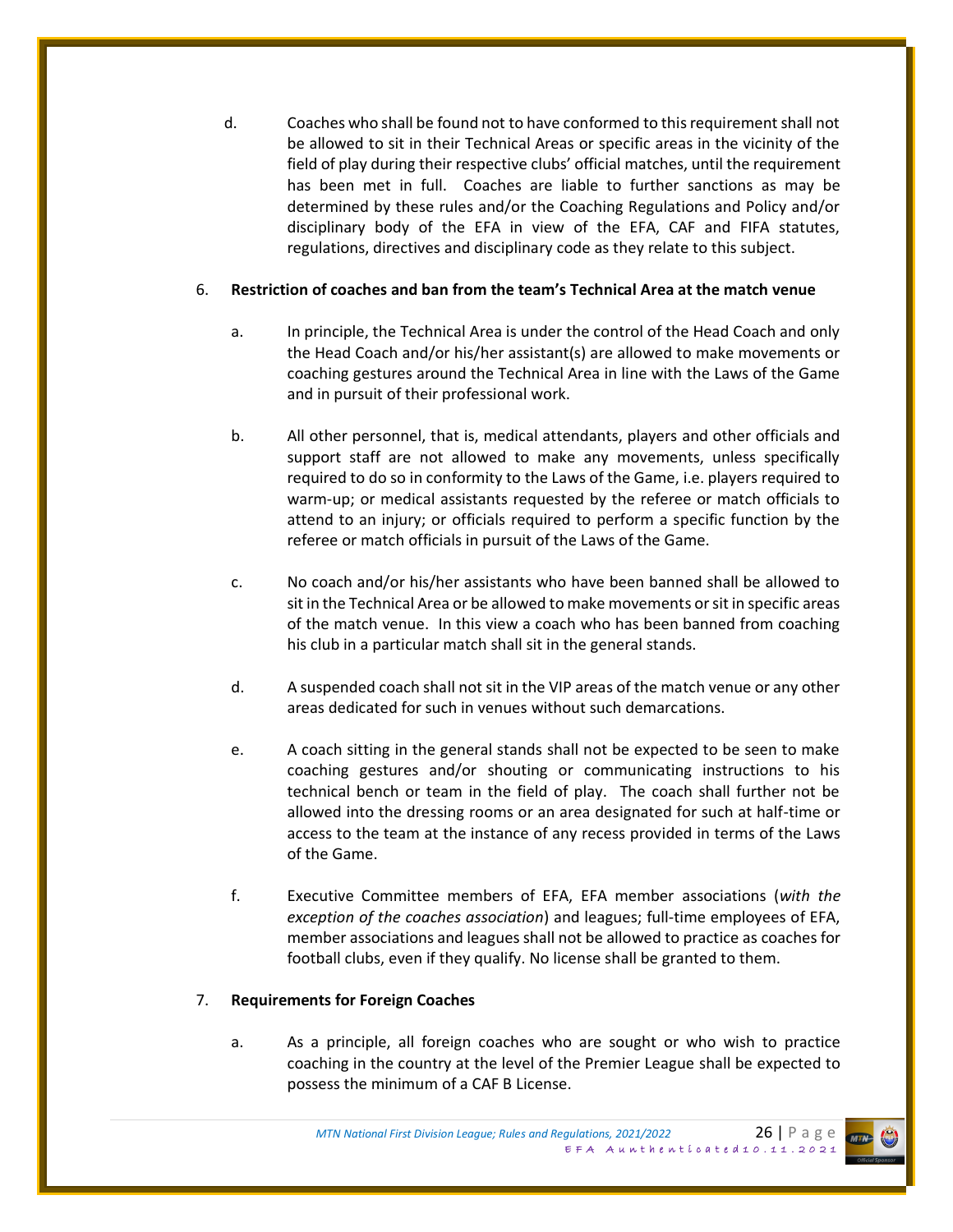- b. Further to the above and as a principle, foreign coaches, are expected to have applied for and obtained work permits from the Government of the Kingdom of Eswatini (*Immigration Department of the Ministry of Home affairs*) before being allowed to practice as coaches of football in the country.
- c. Foreign Coaches, over and above their requirements of obtaining work permits and other immigration requirements in conformity to the laws of the country, shall be expected to abide by all the requirements of these rules and that of the Coaching Policy and directives relating to such.
- d. EFA shall not grant permission to a foreign coach who shall not satisfy the requirements of these rules and that of the Coaching policy and applicable directives. In the quest to ascertain the qualifications of a foreign coach, the EFA, if not satisfied with the qualifications presented before it, may decide to give the coach an Oral, Theoretical and Practical Examination equivalent to the CAF B License, to determine if the coach may be allowed to practice coaching in the territory of EFA.
- e. Neither the coach nor the club which seeks services of the coach shall refuse the undertaking of an examination. A coach who refuses shall automatically be banned from practicing as a coach in any league of the country whilst the club, if found guilty, shall be liable to a fine and any further sanctions as may be determined, relating to this subject.

### 8. **License, Validity, Suspension and Withdrawal**

- a. A Coaching License (*Card*) is valid for only one football season.
- b. All coaches shall be expected to make an application for a renewal of a License in the following season and at the beginning of every subsequent season.
- c. A license may be suspended or withdrawn on account of a default or a misrepresentation by the coach as may be determined by the disciplinary body or licensing body.
- d. A license shall be automatically suspended on the suspension of a coach, on sanctions relating to football.
- e. A license shall be withdrawn on account of perpetual violation of the provisions of these rules, the coaching regulations and any other applicable directives on the subject.

#### 9. **Sanctions to defaulting Coaches and/or Clubs**

a. In principle, all coaches and clubs shall be expected to observe the directives and requirements of these rules, regulations, the Coaching Policy and directives (*circulars*).

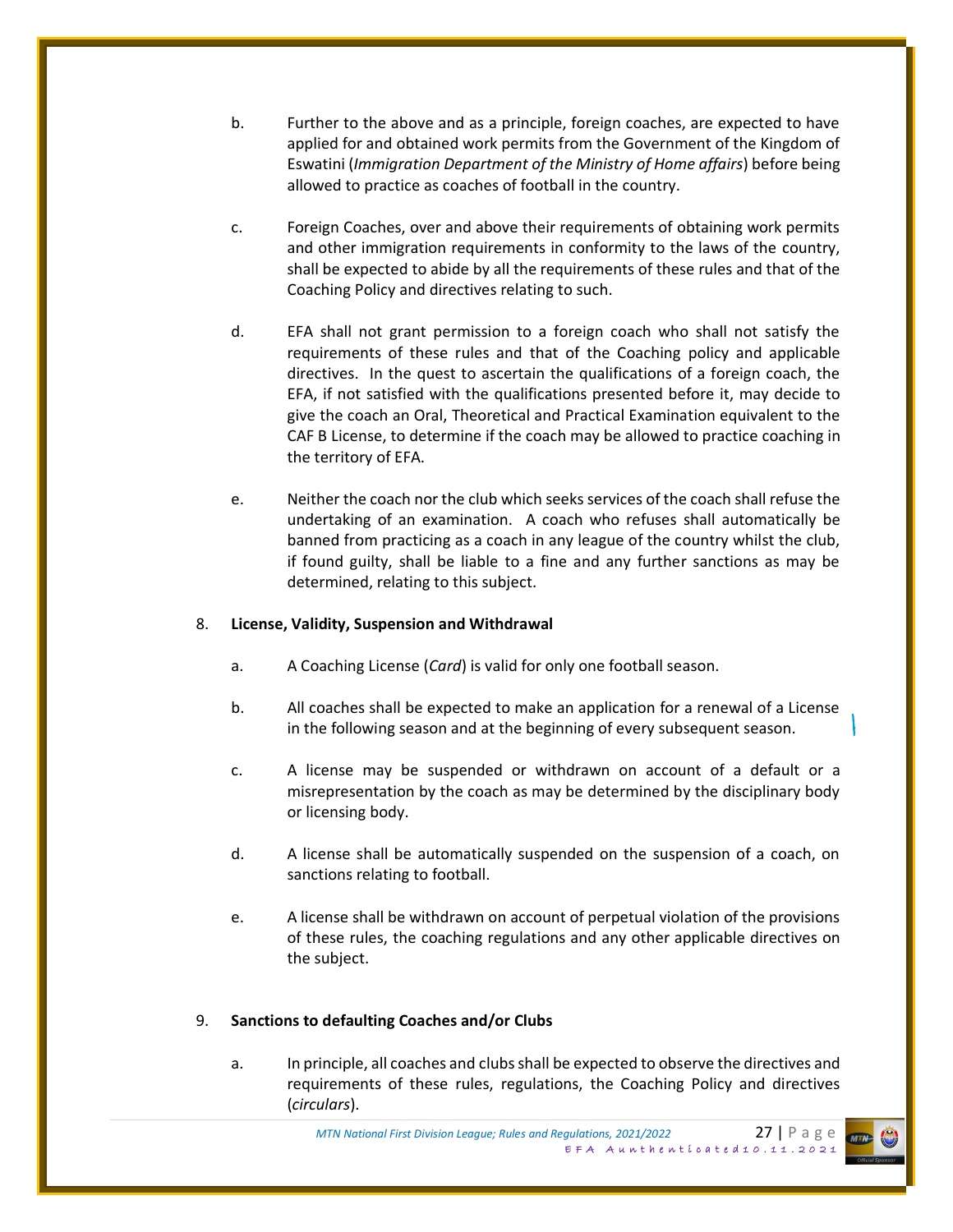- b. The following shall be the sanctions for the violation of the provisions and/or directives of these rules, the coaching policy and applicable directives. Further sanctions shall be contained in the Coaching Policy Document.
	- i. A coach that has been banned from sitting in the Technical Area or banned from coaching his club in a particular match (*as stated in these rules*) shall sit in the general stands. No coach that has been banned from coaching a club shall sit in the VIP areas of the match venue.
	- ii. A banned coach sitting in the general stands shall not be seen to make coaching gestures and/or shouting or communicating instructions to his technical bench or team in the field of play for the duration of the match for which he or she is banned.
	- iii. The coach shall further not be allowed into the dressing rooms at halftime nor access to the team at half time, in the cases of venues where there are no dressing rooms nor access to the team at the instance of any recess provided in terms of the Laws of the Game.
	- iv. A Coach failing to observe sections 9 (b) (i-ii), of these article rules, shall be liable to a fine of not less than **E5, 000.00** and be further banned for two (2) matches when he or she finally conforms to the requirements. Further sanctions as may be determined by these rules, the Coaching Regulations and Policy and/or disciplinary body of the EFA in view of the EFA, CAF and FIFA statutes, regulations, directives and disciplinary code as they relate to this subject may be meted to the coach.
	- v. A repeat of a violation by a coach for the second and subsequent times in a season carries a fine of not less than **E7, 500.00**, a further four (4) match ban once conformed and further disciplinary action as stated in 9 (b) (iii) shall be meted to the coach.
	- vi. A club that knowingly utilizes a coach who does not conform to all the licensing requirements applicable to its respective league as stipulated in these rules, the Coaching Policy, circular and/or directives on this subject, shall if found guilty, be liable to a fine of not less than **E7, 500.00**, a further two (2) match ban without the services of a properly licensed coach, other than the one banned for and further disciplinary action in accordance with this circular and the coaching regulations.
	- vii. A repeat of a violation by a club for the second and subsequent times in a season carries a fine of not less than **E12, 500.00**, a further four (4) match ban without the services of a properly licensed coach other than the one banned and further disciplinary action in accordance with these rules, the coaching policy and a circular on such if applicable.

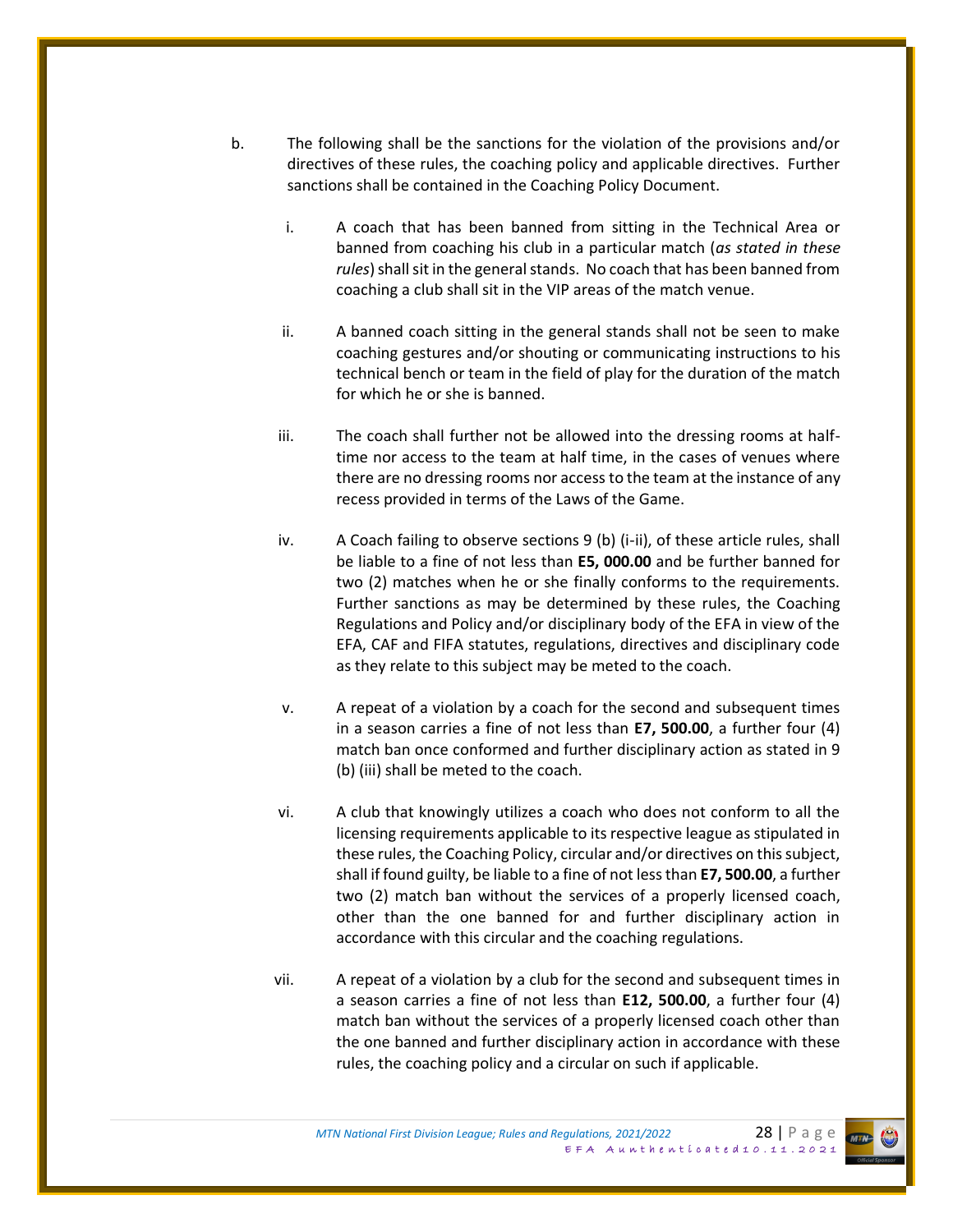- viii. A club losing the head coach or coach during the course of the season will be given a grace period of one game/match to search for a coach. However, during the grace period, the club must appoint an acting coach, who is a qualified coach in terms of the EFA Coaching Qualifications, whose application to act as a coach for the maximum interim (*grace*) period, stated in these rules, must have been similarly done as that of the substantive coach (*i.e. application for acting with the EFA*). After the grace period, failure by the club to have an appropriately licensed coach shall result in the deduction of points from the defaulting team, until the team secures an appropriately licensed coach in terms of these rules.
- ix. Perpetual defaulting coaches will have their licenses withdrawn, if already in possession, be black listed and face expulsion from all football activities under the auspices of EFA.
- x. Perpetual defaulting clubs will have their licenses withdrawn or meted with sanctions as may be decided by the relevant authority, including the deduction of points for matches of a league competition or disqualification in the case of a knockout competition or tournament.

### 10. **Waiver of requirement in a particular match**

- a. If for reasons beyond the control of the coach, the registration office has not produced a coach license card, the structure responsible for the monitoring and implementation of these directives shall be accorded, by the EFA, with a communication wavering the possession of the card or applicable requirement for only the specific match(es) affected.
- b. A waiver, may be accompanied by specific conditions which shall be conformed to without fail and shall be binding to all parties.

### 11. **Monitoring and Implementation body**

- a. EFA has tasked the Premier League, the Referees Committee, the Competitions Committees and match officials to monitor the application and observance of these rules, Coaching Regulations and Policy and circular, as they relate to this subject, where all coaches shall be expected to produce their licenses with the Match officials of their respective matches for verification.
- b. It shall be the duty of the coach and/or club in question, to ensure that a coach's license is valid and verified for every match.
- c. The match commissioners, match supervisors or equivalent or officials tasked for this purpose, are expected to complete, together with the other match reports, a report on the coaching licensing application and submit it to the regional association office, for use in the disciplinary action on the coaches and clubs with respect to the subject of club or coach licensing.
- d. EFA reserves the right to do spot checks and//or mete sanctions, where omissions have occurred.

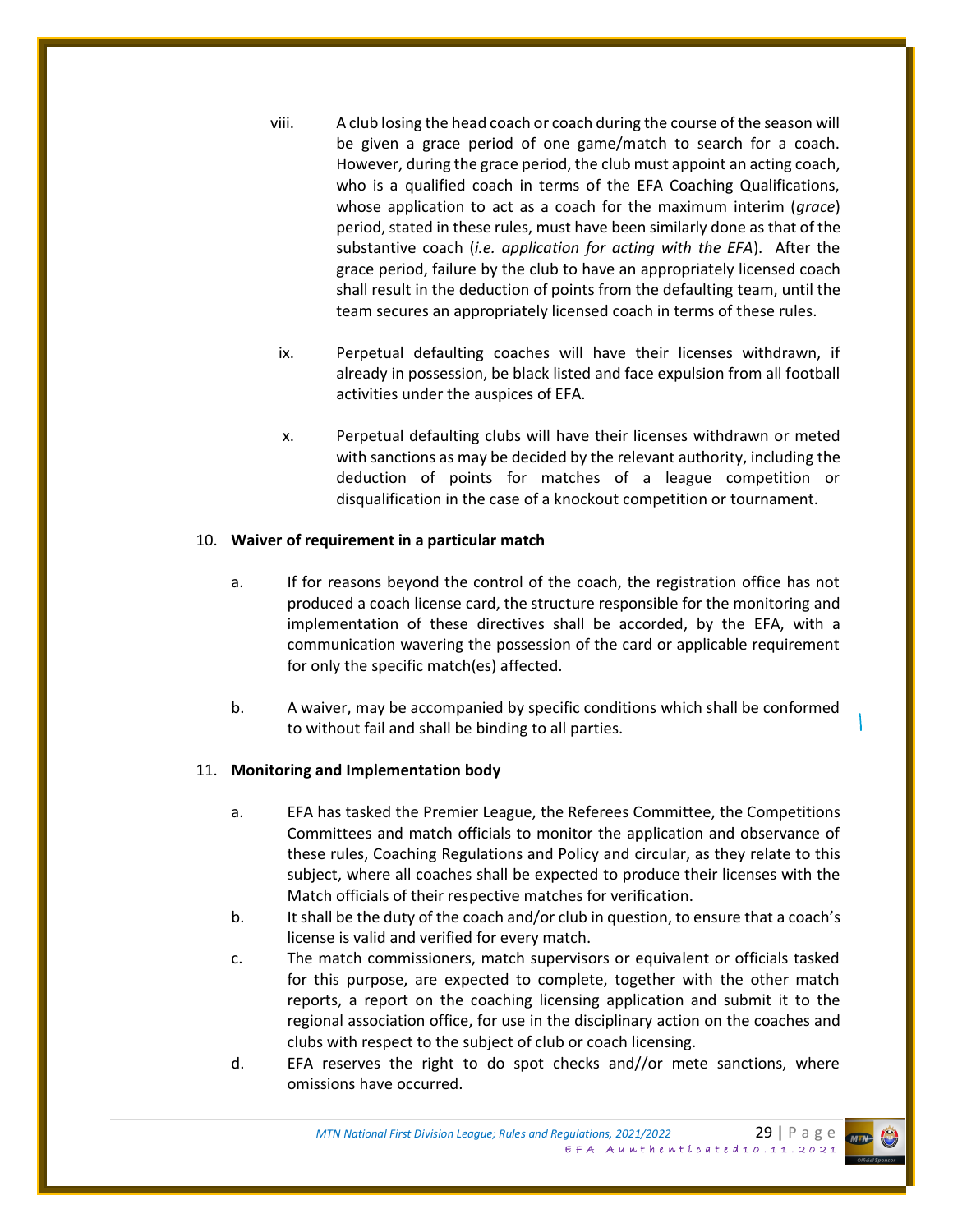#### **Article 15: GENERAL**

- 1. Entrance fees at all matches shall be a minimum of **E20-00** and a maximum of **E50-00.** Children below the age of 12 years will be charged half. For high profile single header games; the charge shall not exceed **E40.00** and/or in case of a double header; the entrance shall not exceed **E50.00**.
- 2. The PLE shall collect 20% of the gross gate takings from all matches played in this tournament.
- 3. The home clubs shall always provide adequate change at all their matches.
- 4. The host club shall provide enough personnel to collect gate takings in all their fixture games. These gate men/women must be available at the stadium with the change at least Two hours before the start of the game.
- 5. In the event of any dispute or conflict arising from these rules then the Constitution of the PLE shall take precedence and if the PLE Constitution does not assist then the EFA Rules and Regulations and/or the EFA Statutes shall take precedence.
- 6. Failing to attend an official event and or official meetings shall result in a summary fine of five thousand Emalangeni **(E 5.000.00)**

#### **Article 16: PAYMENTS TO THE PLE**

- 1. All clubs are directed to utilize the PLE Cheque Accounts held at Swazi Bank, Mbabane Branch when making payments; For affiliation and registration; **77022831533 ;** for protest fees, **77022831517**; and for fines, **77022831576**.
- 2. After making a deposit, the club should proceed to the PLE office with the stamped Bank deposit slip where they shall be furnished with a PLE receipt by the Accounts/Administration Officer, as acknowledgement of payment/deposit. **CHEQUE DEPOSITS ARE NOT ACCEPTABLE.**
- 3. Fines imposed by the PLE to club (s), player (s) and/or official (s) are payable within twenty-one (21) days. The PLE shall the have power to suspend the defaulting club (s), player (s) and/or official (s) for nonpayment. Such dues are subject to the normal rates of interest as may be determined by the PLE.

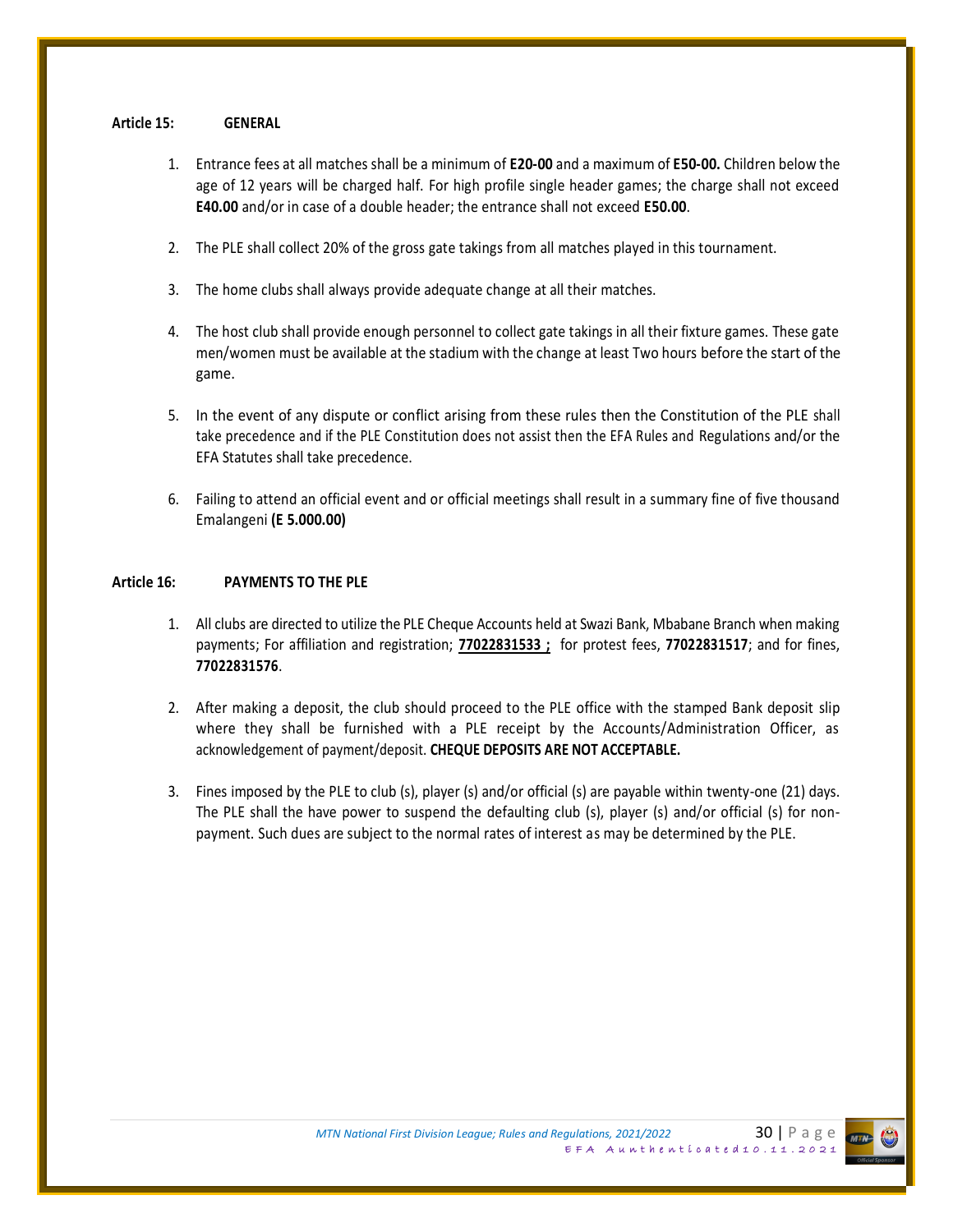### **APPENDICES**

**Appendix 1:**

### **PRIZES AND AWARDS**

| <b>Position</b>                          | <b>Teams</b> | <b>Prize</b>     |
|------------------------------------------|--------------|------------------|
| 1 <sup>st</sup> Position (End of Season) | 1            | 180, 000.00      |
| 1 <sup>st</sup> Round Winner             | 1            | 50,000.00        |
| $\ast$<br>2 <sup>nd</sup> Position       | 1            | 80,000.00        |
| 3 <sup>rd</sup> Position                 | 1            | 50 000.00        |
| Participation fee (12 X E 20 000)        | 12           | 240 000.00       |
| Player of the month @ E 2, 000           | 8            | N/A<br>16,000.00 |
| Player of the Year Award                 | 1            | 9,000.00         |
| <b>Top Goal Scorer Award</b>             | 1            | 6,000.00         |
| Coach of the Tournament                  | 1            | 4,000.00         |
| Pro of the Tournament                    |              | 4,000.00         |
| Fair Play                                |              | 5,000.00         |

NOTE: All prizes in respect of club performances shall be presented at the end of the tournament during the prize presentation ceremony.